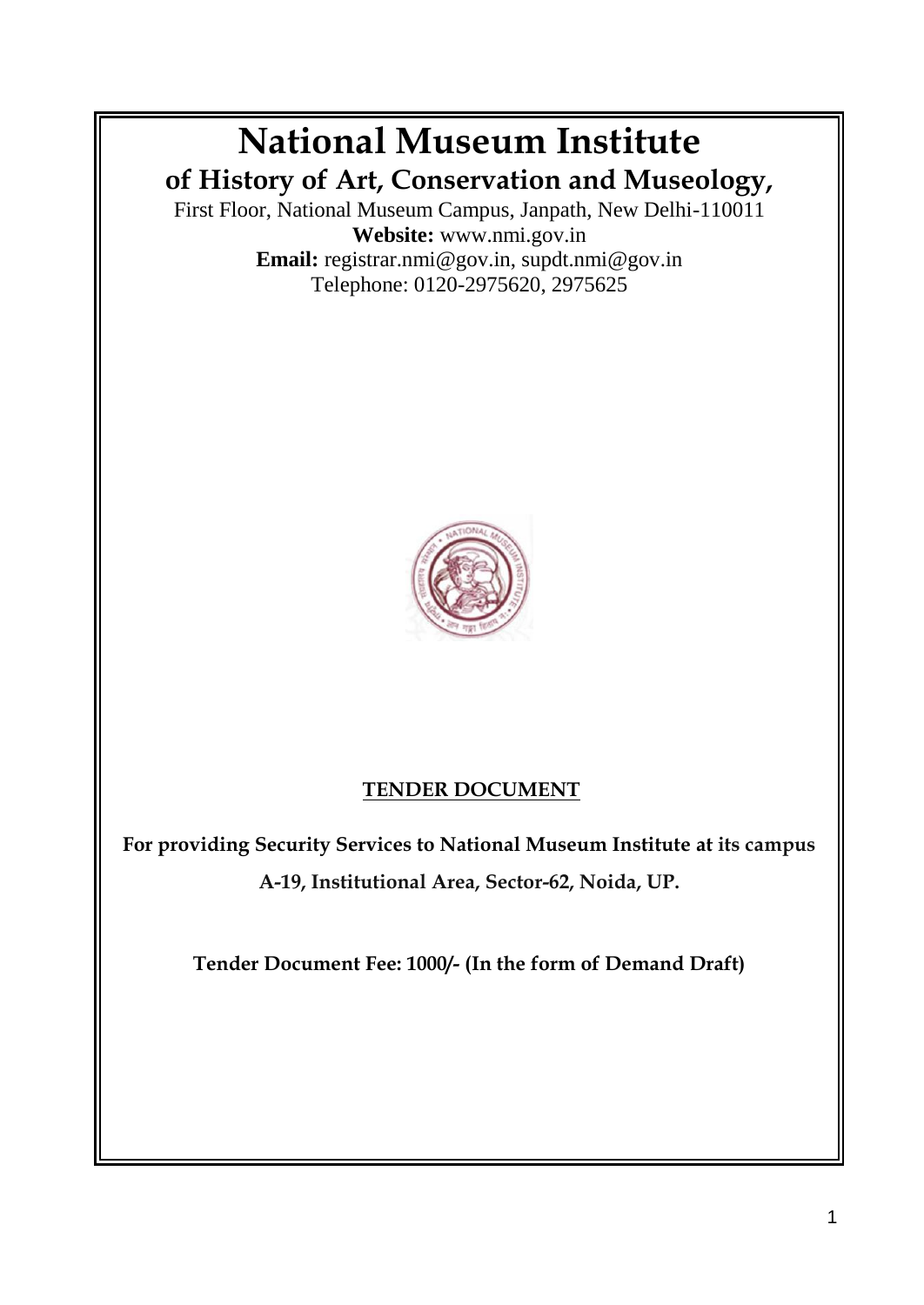| <b>Section No.</b> | <b>Description of contents</b>          | Page No.       |
|--------------------|-----------------------------------------|----------------|
| I                  | Invitation for the Bids                 | 3              |
| $\rm II$           | Important information related to Tender | $\overline{4}$ |
| Ш                  | Instruction to the Bidders              | 5              |
| IV                 | Scope of Work of the Security Agency    | 11             |
| V                  | Terms and Conditions                    | 12             |
| VI                 | <b>Bidder Details Form</b>              | 17             |
| VII                | Price-Bid-Format                        | 19-20          |
| <b>VIII</b>        | Self-Declaration - No Black Listing     | 21             |

## **CONTENTS OF TENDER DOCUMENT**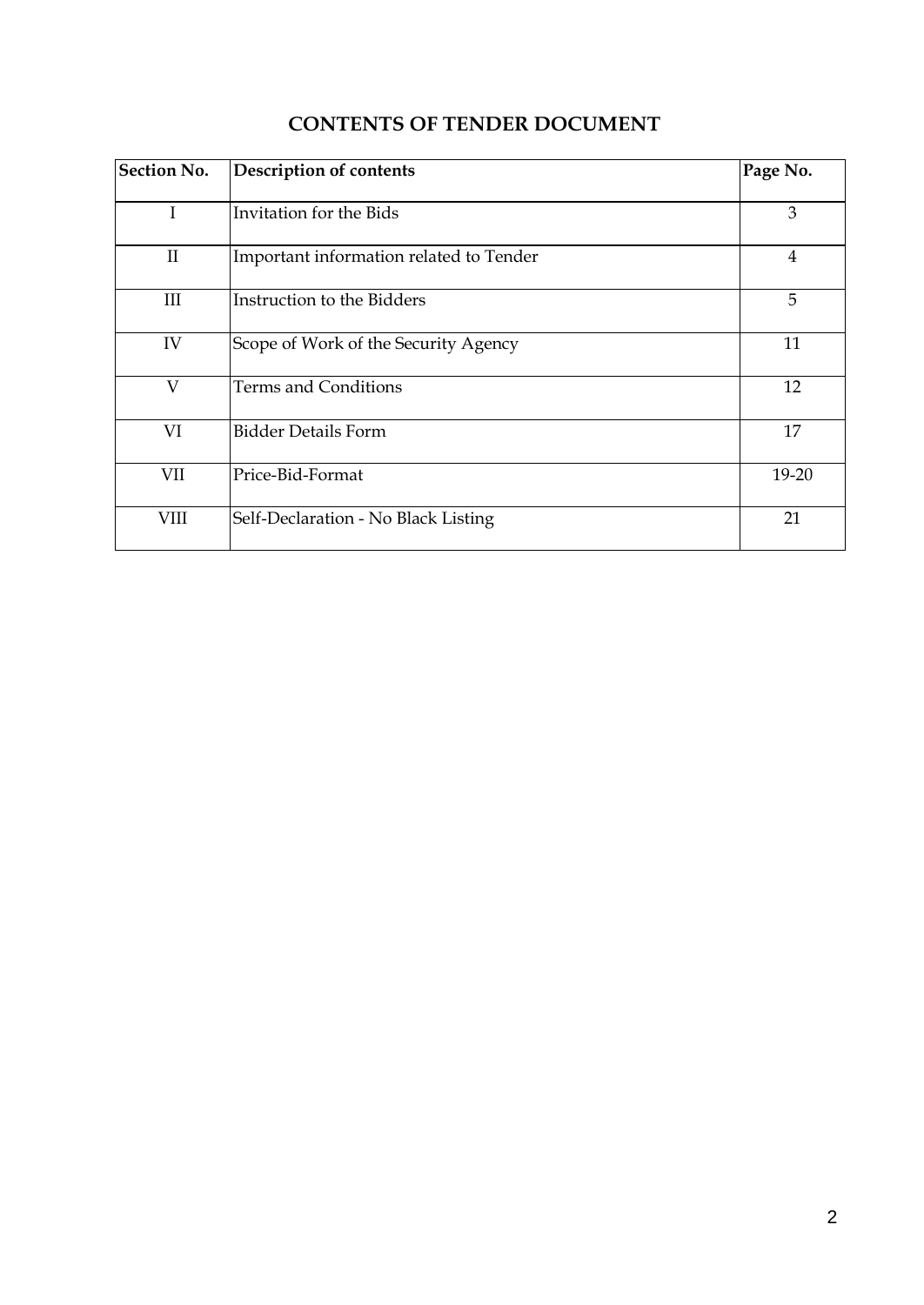## **SECTION-I INVITATION FOR THE BIDS**

#### **Sub: Notice Inviting Tenders for engagement of Security Agency for providing security services in the National Museum Institute at its campus i.e. A-19, Sector-62, Noida, UP.**

- 1. The National Museum Institute of History of Art, Conservation & Museology (NMIHACM), is a Deemed to be University fully funded by the Ministry of Culture was established as a Society in January 1989 and declared Deemed to be University on 28th April 1989 on recommendation of the University Grants Commission. This is the only University/Deemed University in India, which exclusively imparts teaching & training in the subjects related to museum. It is presently functioning in the National Museum premises.
- 2. Sealed Bids are invited on behalf of National Museum Institute under two bid system from reputed, well established and financially sound security service providers to provide/deploy the uniformed trained manpower for the security services at its campus i.e. A-19, Institutional Area, Sector-62, Noida, UP.
- **3.** The bids duly filled in all respect enclosing necessary documents may be submitted at **Registrar, National Museum Institute, A-19, Institutional Area, Sector 62, Noida,** so as to reach **within three weeks from the date of publication of Tender Notice, i.e. 21.06.2022 at 5.00 p.m.**
- 4. The Technical bids will be opened **after one month from the date of publication of advertisement i.e. 30.06.2022 at 3.30 p.m.** in the **Conference Hall, First Floor, National Museum Institute, A-19, Institutional Area, Sector 62, Noida** in the presence of bidders who may wish to be present, either by themselves or through their authorized representatives.
- 5. Tenders should be accompanied by E.M.D. for an amount of Rs. **Fifty thousand only** to be submitted in the form of Demand Draft in favour of "NATIONAL MUSEUM INSTITUTE OF HISTORY OF ART, CONSERVATION AND MUSEOLOGY" payable at Noida. To claim the exemption, the bidders are required to submit an undertaking in terms of Ministry of Finance, Deptt. of Expenditure OM No. 9/4/2020-PPD date 12th November 2020.

**Last date for receipt of Tender: 21.06.2022** upto 5**:00 PM.**

**Date of opening of Technical Bid: 30.06.2022** at **3:30 PM.**

#### **Date of opening of Financial Bid:**

The opening date of price bid shall be intimated to the bidders whose offers have been technically qualified.

 $Sd$  /-**(Dr Savita Kumari) Registrar Incharge**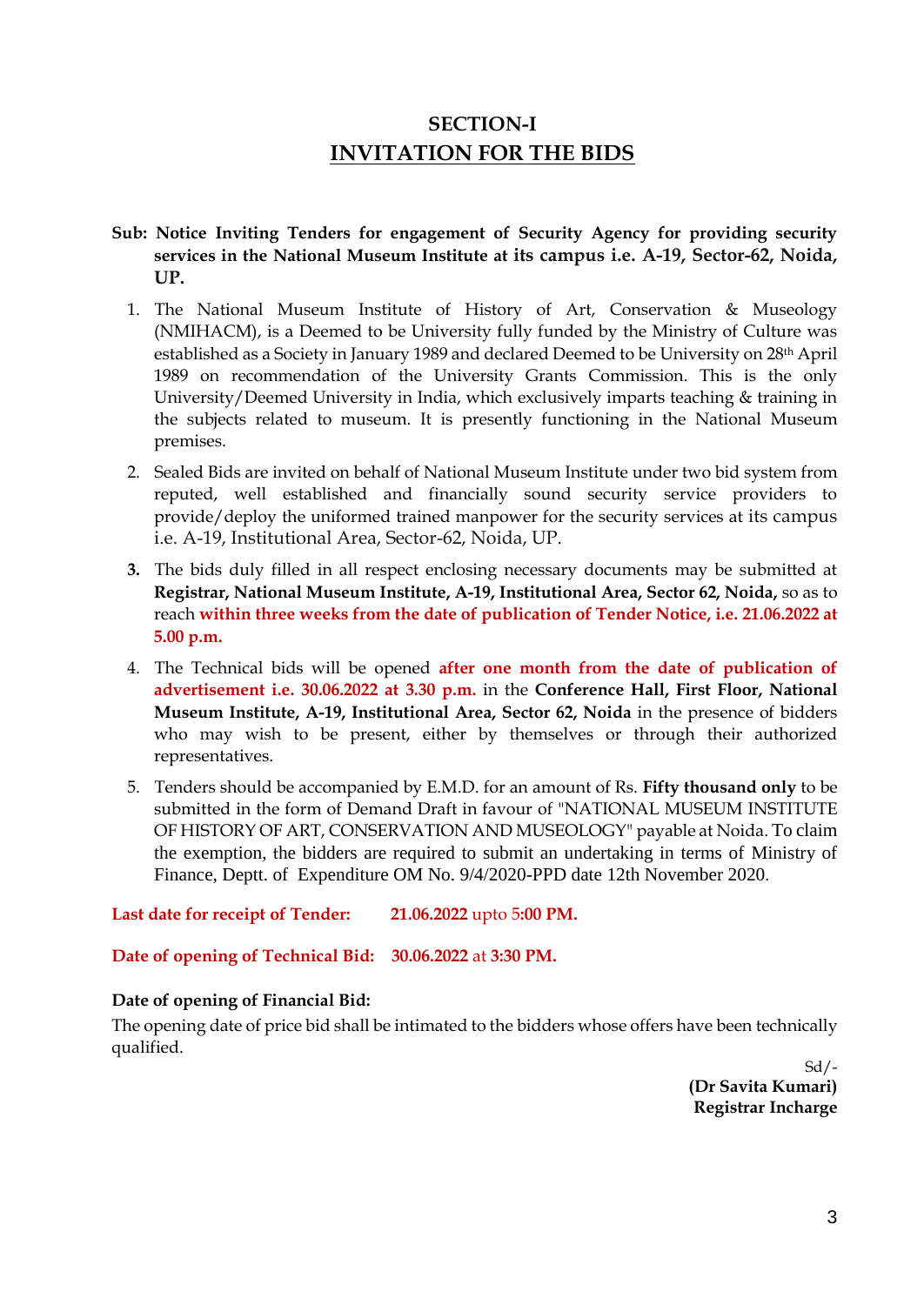### **SECTION –II**

## **IMPORTANT INFORMATION RELATED TO TENDER**

| $\overline{1}$ | Purpose of Tender                               | Engagement of Agency for providing security services at the<br>National Museum Institute in its campus<br>i.e. A-19, Institutional Area, Sector-62, Noida, UP.  |  |
|----------------|-------------------------------------------------|-----------------------------------------------------------------------------------------------------------------------------------------------------------------|--|
| $\overline{2}$ | Earnest<br>Money<br>Deposit                     | Rupees Fifty thousand only                                                                                                                                      |  |
| 3              | Last Date for<br>Submission                     | 21st June 2022 at 5:00 PM                                                                                                                                       |  |
| $\overline{4}$ | <b>Bid Validity</b>                             | Six months from the last date of submission of Bids.                                                                                                            |  |
| 5              | <b>Address</b><br>for<br>Submission             | Superintendent Incharge<br><b>National Museum Institute</b><br>A-19, Institutional Area, Sector-62, Institutional Area,<br>Noida, UP.                           |  |
| 6              | Date<br>$&$ time of<br>Opening of Technical bid | 30.06.2022 at 3:30 PM<br>Conference Room, First Floor, National Museum Institute,<br>A-19, Institutional Area, Sector-62, Noida, UP.                            |  |
| $\overline{7}$ | Date & time of Opening of<br>Financial bid      | To be notified at a later date after the Technical evaluation is<br>completed.<br>Shortlisted Service Providers shall be notified on the<br>University website. |  |
| 8              | Contact for any queries                         | supdt.nmi@gov.in                                                                                                                                                |  |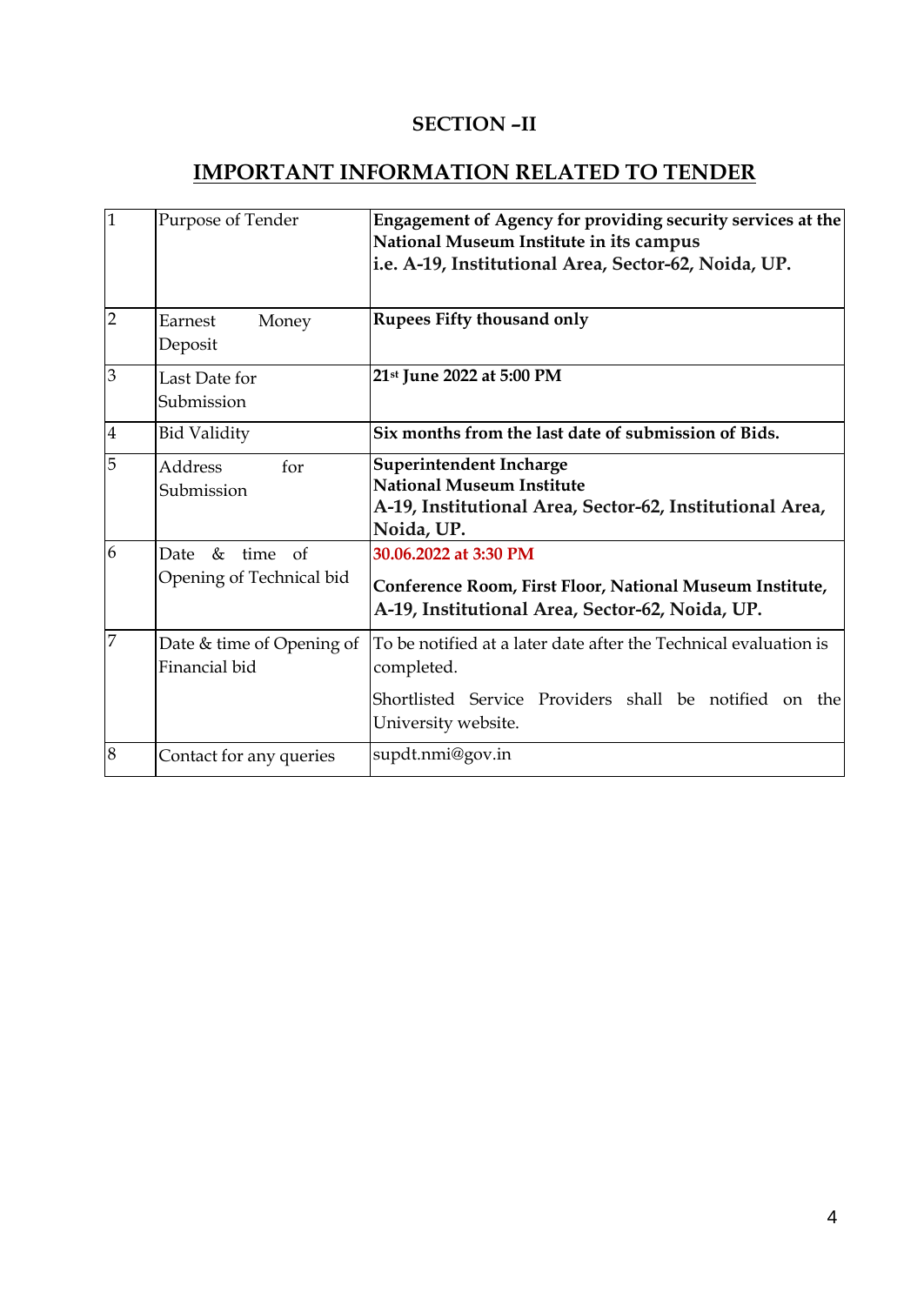### **SECTION –III INSTRUCTIONS FOR BIDDERS**

- 1. **Scope of Services:** The Scope of Services are given in **Section IV.**
- 2. **Site Visit:** The bidders are advised to visit the campus to get the onsite assessment of the work on any working day between 10:00 AM to 5:00 PM by taking permission and acquaint themselves with the operational system prior to the submission of the tender documents. The cost of visit shall be borne by the bidder.
- 3. **Clarifications:** Prospective tenderers may send their queries, if any, latest by 10 days prior to due date for submission of Tender. National Museum Institute shall issue necessary clarifications and amendment, if any, to the tender documents. Such clarifications/ amendments shall be uploaded on the website www.nmi.gov.in only.

#### 4. **Eligibility Criteria:**

- (a) The Registered Office or one of the Branch Offices of the tenderer should be located either in New Delhi and NCR.
- (b) The bidder should either be registered as a Company under Companies Act 1956/2013 or as a Partnership firm (including Limited Liability Partnership) under Partnership Act, 1932 as the case may be and should be in existence as such entity for not less than three years before 31/03/2022. Bids of tenderers having the status of sole proprietorship firms shall not be considered at all.
- (c) The bidder must have a valid (as on bid submission date) license for past three years for security services as stipulated under the **Private Security Agencies (Regulation) Act, 2005**  and as amended/revised from time to time. The security guards deployed by the agency should satisfy the eligibility conditions stipulated under the said Act and should have been properly trained under a supervisor. As the Act has provision for preference to exservicemen so at least 50% of the guards deployed by the agency should be ex-servicemen and all the guards and supervisors must be at least matriculate who can read and write in Hindi and English languages.
- (d) The Tenderer should have minimum three years' experience in doing similar nature of work and have successfully completed the same. In support of this, tenderer should submit the copy of such work orders along with satisfactory completion certificates issued from at least three clients.
- (e) The bidder should be providing similar kind of services during last three financial years and current financial year (i.e. providing security services through Ex-Servicemen/ Civil Guards) in Regulatory Bodies, Large Educational /Research Institutions, Universities run by Central Government/State Government Departments, Public or Private Sector Companies / Undertakings, Autonomous Bodies.
- (f) The bidder must have achieved **minimum annual turnover of Rs. One crore** during last three completed financial years and should be profit making entity.
- (g) The bidder should have their own Bank Account in the name of the agency/Firm/ Proprietor.
- (h) The bidder should be registered with Income Tax and Goods and Service Tax departments.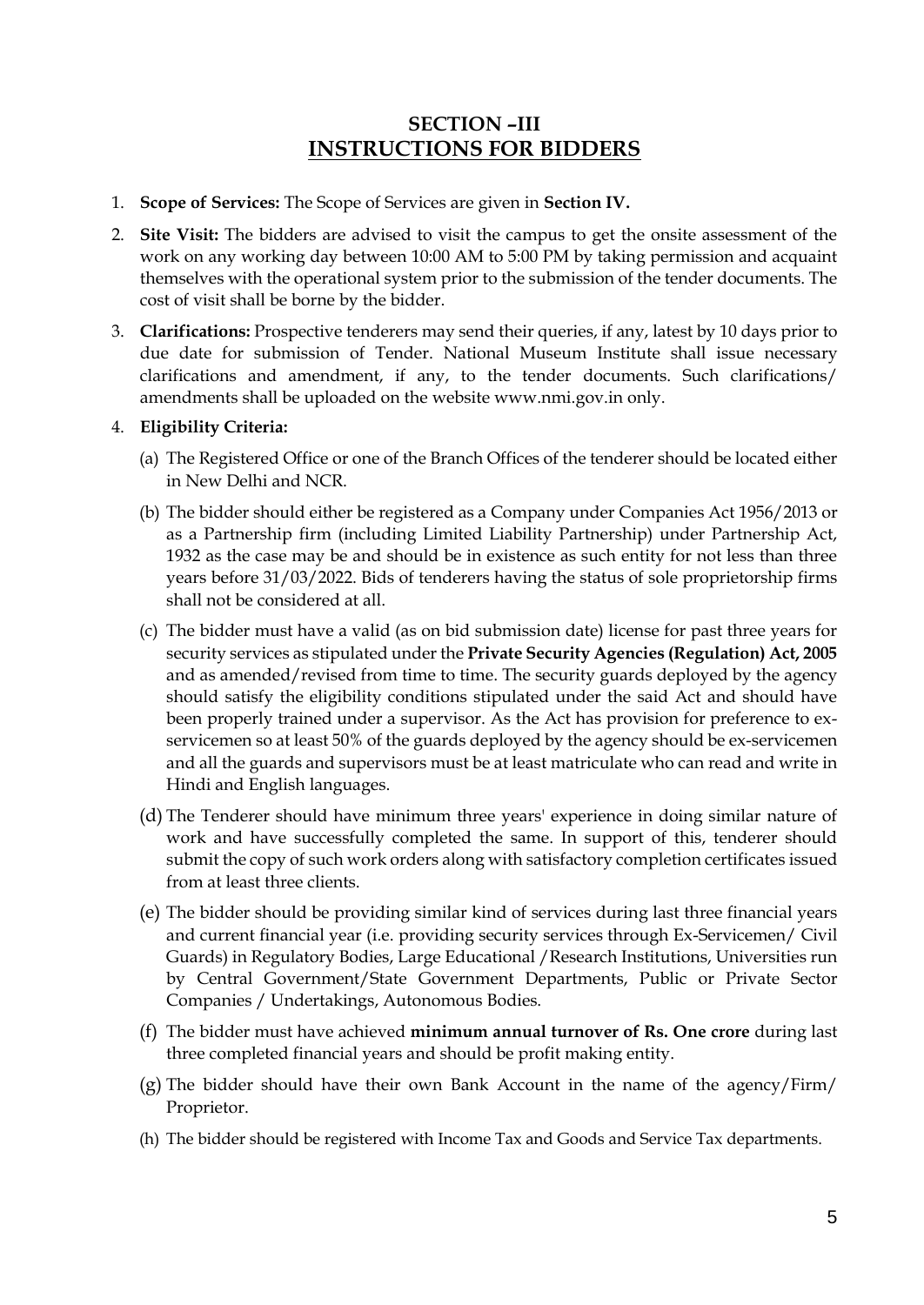- (i) The bidder should be registered with appropriate authorities under Employees Provident Fund and Employees State Insurance Acts or any other labour authorities including under the Contract Labour (Regulation and Abolition Act) and should be in compliance of applicable and relevant labour laws.
- (j) The agency or any of its partners/directors etc. should not have been black listed/ debarred by any of the government agencies or department or should not have been found guilty of commission of acts of moral turpitude or convicted for any economic offence or for violation of any labour laws etc. by any court or any authority appointed to enforce any labour laws or regulations including by PF/ESI authorities or in violation of the Private Security Agencies (Regulation) Act, 2005.
- (k) No past contract of such agency should have been terminated in the past 3 years on account of violation of laws or deficiency of services or breach of contract. An undertaking to this effect shall be submitted by the bidder.

#### **5. Documents required in support of eligibility and qualification:**

The Tenderer should submit the following documents along with Technical Bid:

- (a) Self-attested copy of Telephone Bill/Electricity Bill/Registered Lease Deed indicating the address at New Delhi evidencing its location in such territory in the last three financial years and current financial year.
- (b) Self-attested copy of Certificate of Incorporation in respect of the applicant organization issued by Registrar of Companies or a Partnership Deed duly registered under the Partnership Act.
- (c) Self-attested copy of currently valid license for security services of the Private Security Agencies (Regulation) Act, 2005 and also for the last three years.
- (d) Self-attested copy of valid registration certificate under Contract Labour (Regulation and Abolition) Act, 1970.
- (e) Statement of average annual turnover of last three years, in support of eligibility criteria mentioned above, from a registered practicing Chartered Accountant.
- (f) Audited Balance Sheet along with Profit & Loss Statement of last three financial years.
- (g) EMD of required amount as specified in this tender document.
- (h) Service Tax and Income Tax returns of last three financial years.
- (i) Self-attested copy of Service Tax Registration Certificate for Security Agency, PAN, GSTIN, TIN, EPF and ESIC.
- (j) Self-attested copies of Work Orders and Client's Satisfactory Performance Certificates in support of qualification criteria given in Para 4 above.
- (k) Declaration for not having been blacklisted by any State Government or by Government of India or any other agency as per the format in Annexure-1 of this tender document.

#### **7. Earnest Money Deposit (EMD)**

a. The interested bidders must submit the tender document complete in all respects along with Earnest Money Deposit (EMD) of **Rs. Fifty Thousand** in the form of a Demand Draft from a scheduled commercial bank, in favour of "NATIONAL MUSEUM INSTITUTE OF HISTORY OF ART, CONSERVATION AND MUSEOLOGY" payable at Noida. To claim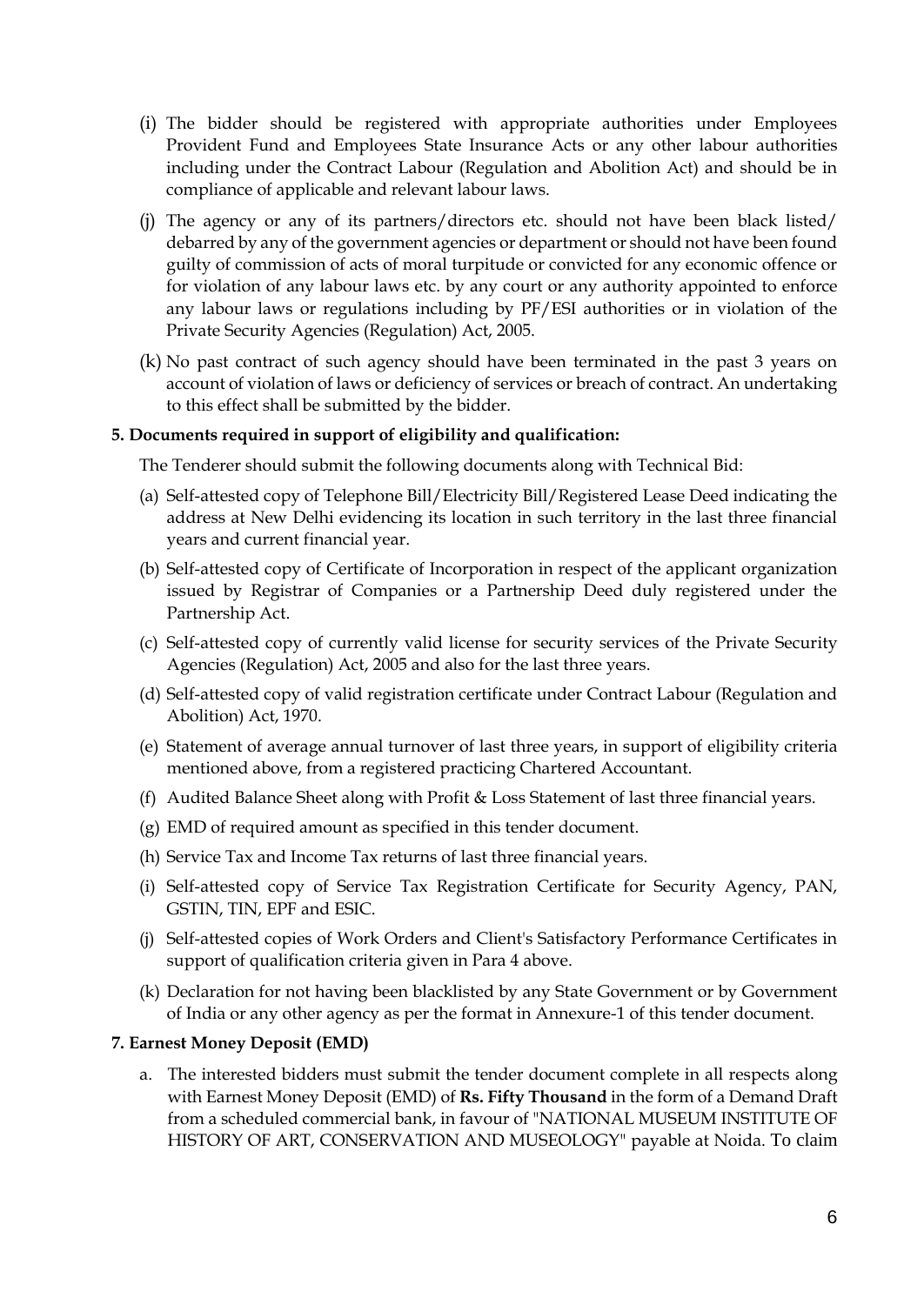the exemption, the bidders are required to submit an undertaking in terms of Ministry of Finance, Deptt. of Expenditure OM No. 9/4/2020-PPD date 12th November 2020.

- b. Any Bid not accompanied by EMD shall be summarily rejected and will not be considered at all.
- c. EMD of the unsuccessful bidders will be returned to them without interest.
- d. EMD of the successful bidder shall be returned on receipt of Performance Security in the National Museum Institute and after signing the contract.
- e. EMD shall be forfeited if the bidder withdraws his/her bid during the validity period of Tender.
- f. EMD of the successful bidder shall be forfeited if the successful bidder refuses or neglects to execute the Contract or fails to furnish the required Performance Security within 15 days of issue of "Letter of offer".

#### **8. Preparation and Submission of Bids:**

- a. Tenders are to be submitted as per two bid system i.e.- Technical Bid and Financial Bid.
- b. All entries in the tender form should be legible and filled clearly.
- c. The Tender should be typewritten and every correction and interlineations in the bid should be attested with full signature by the tenderer, failing which the bid will be treated as ineligible. Corrections done with correction fluid should also be duly attested.
- d. All documents/papers should be numbered, signed and stamped by the Tenderer on each page.
- e. Technical Bid should contain all the documents required and EMD as specified in relevant paras. Technical Bid should also contain Tender Form, Declaration Form, Manpower Details, Performance Statement, details of Staff available with the Agency.
- f. Financial Bid should only contain the Price Schedule duly filled as per format given in Section VII. No overwriting, corrections, interlineations etc. are permitted in the Financial Bid. If found, bid is liable to be rejected.
- g. The rates should be quoted for the services to be provided as per instructions given in the tender document and should not be less than minimum wages applicable in which case the bid shall be rejected.
- h. Both the bids (Technical and Financial) are to be submitted separately sealed in envelopes super-scribing as Technical Bid and Financial Bid, respectively. Both the sealed envelopes should be put in a third sealed envelope and should be super scribed as ''Tender for Security Services at National Museum Institute, New Delhi".
- i. Sealed Tenders should be addressed and submitted along with requisite documents at National Museum Institute, A-19, Institutional Area, Sector-62, Noida, UP latest by **21st June 2022** till 5:00 PM.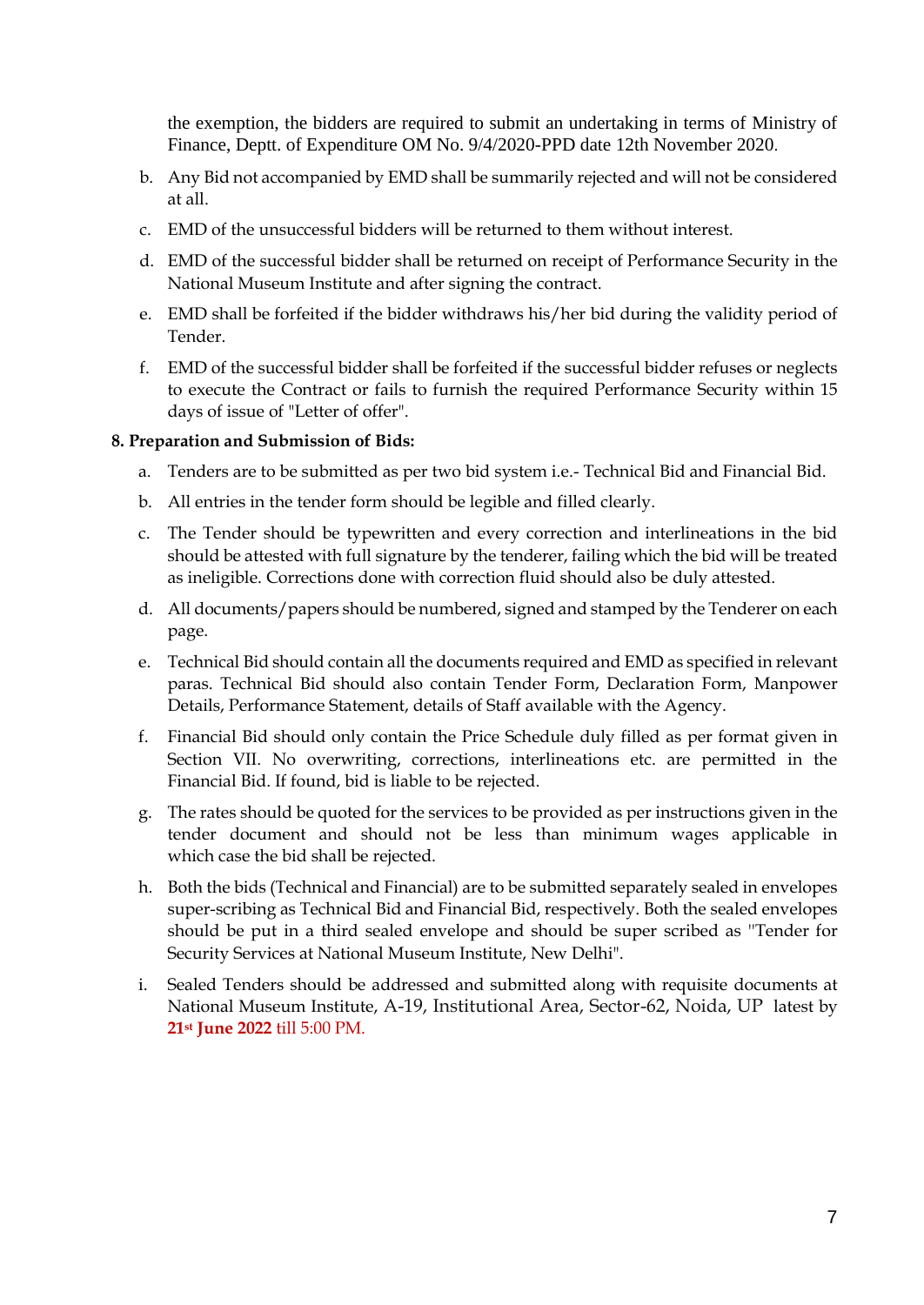#### **Late Bids:**

Tender (Bid) submitted or received after the closing date and time will not be considered and shall be returned to the Tenderer unopened. The bidders shall ensure that timelines are adhered to and any bids received later than the specified time and date shall not be entertained under any circumstances.

#### **10. Opening of Tenders:**

- a. The Tenders shall be opened at the scheduled date, time and venue as mentioned in Tender document by the committee constituted by the competent authority of National Museum Institute. The Tenderers' representative may attend the Tender opening.
- b. The technical bids shall be opened on the scheduled date and time as mentioned in Section-II at Conference Hall, National Museum Institute, A-19, Institutional Area, Sector-62, Noida, UP in the presence of the representatives of the Security Service Providers (restricted to two persons from the side of each bidder), if any, who wish to be present on the venue at that time.
- c. During the tender opening as above, the envelopes containing Technical Bid shall be opened. The envelopes containing Financial Bids shall be signed by all committee members and kept unopened for opening after evaluation of technical bids.
- d. The date and time of opening of financial bids shall be informed to all such Tenderers who qualify in technical evaluation. The tenderer's representative may choose to attend the opening of financial bids.

#### **11. Evaluation of Tenders:**

a. **The committee constituted by the NMI shall evaluate the Technical Bids with reference to technical requirements and various other commercial criteria given in the Tender Document and presentation made by the bidder at NMI at a date, time and venue specified by NMI.**

All eligibility conditions have to be satisfied as on the date of submission of bid and not later.

- b. The bid of the bidders who submit their bid in the proper format and with the required EMD will be evaluated. The bids of the non-conforming bidders shall be rejected without further evaluation.
- c. Any conditional bids received shall not be considered and will be summarily rejected in very first instance without any recourse to the bidder and shall not be evaluated.
- d. NMI may seek such clarification/information/document as may be required for it to satisfy the eligibility of the bidders. Failure on the part of the bidder to submit such information within the stipulated time, may entail rejection of the bid of such bidder.
- e. The Technically qualified bids shall only be considered for opening and evaluation of financial bids.
- f. The Tenderer quoting the lowest bid amount for the services defined in the Scope of Work shall be considered for award of contract.
- g. In case more than one price bid quoting the same rates are received, the winning bidder shall be selected through lottery.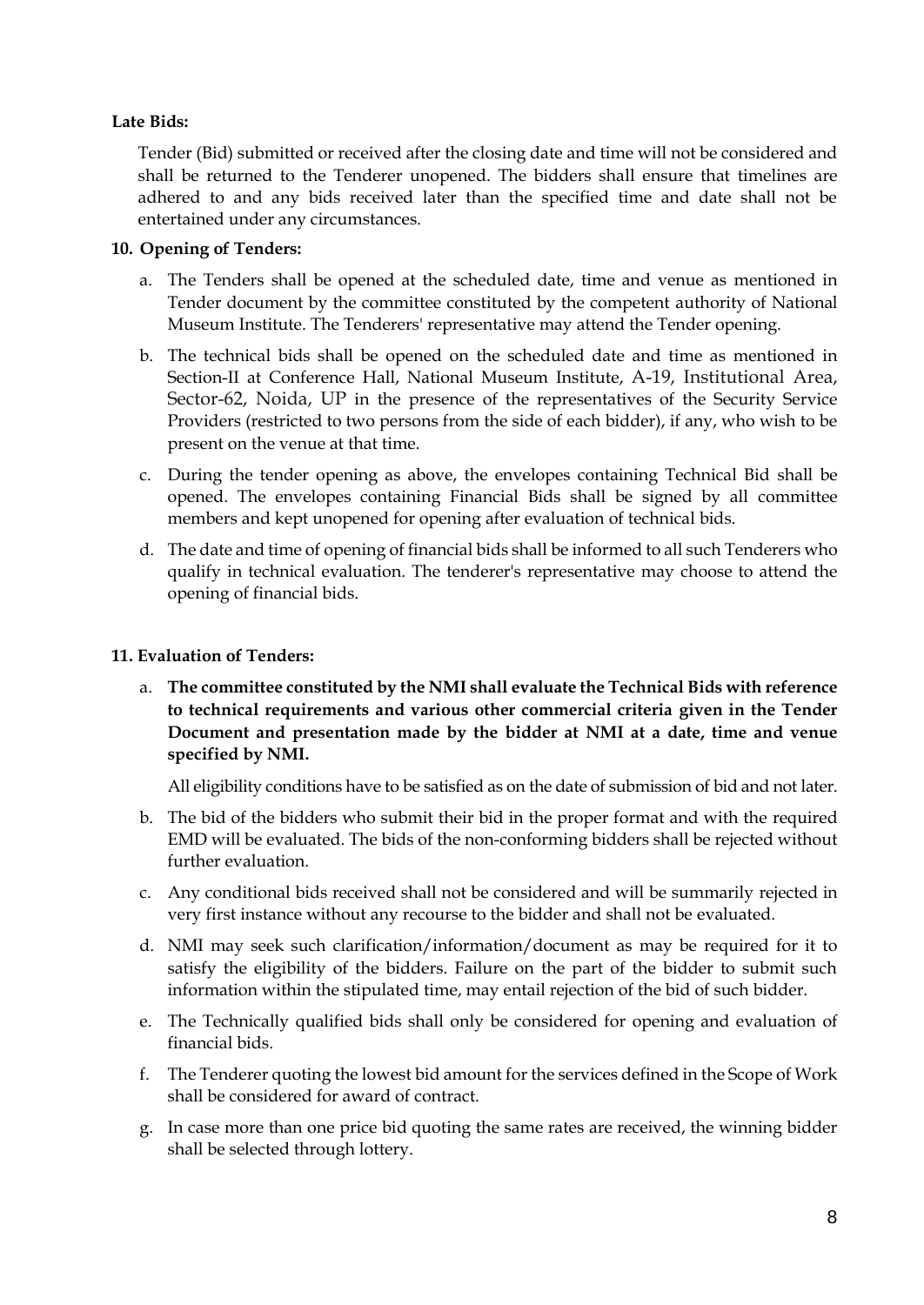#### **12. Award of Contract:-**

- a. NMI may award the contract to the successful evaluated bidder whose bid has been found to be responsive and who is eligible and qualified to perform the contract satisfactorily as per the terms and conditions incorporated in the bidding document.
- b. NMI will communicate to the successful bidder that its proposal has been accepted. This letter (herein after and in the condition of contract called the "Letter of Offer") shall prescribe the terms of payment to the contractor in consideration of the execution of work/services by the contractor as prescribed in the contract.
- c. Failure of the successful bidder to comply with the requirements of the above clauses shall constitute sufficient grounds for the annulment of the award and forfeiture of bid security.

#### **13. Performance Security Deposit and Award of Contract:**

The successful bidder who is awarded the contract shall be required to deposit a Performance Security 3% of the value of the monthly cost in the form of irrevocable Performance Bank Guarantee from any Scheduled Commercial Bank drawn in favour of **"NMIHACM", payable at NOIDA, Uttar Pradesh** initially for a period of twenty six months. In case, the contract is further extended beyond the initial period, the Bank Guarantee will have to be accordingly extended/renewed by the successful Security Service Provider. All incidental charges whatsoever such as premium, commission etc. with respect to the Bank Guarantee shall be borne by the successful bidder. Non deposit of PBG within the stipulated time shall render the contract invalid at the discretion of NMI.

- (a) The successful Tenderer shall execute an agreement on a non-judicial stamp paper of value Rs.100/- (stamp duty to be paid by the tenderer) within 10 days from the date of the issue of "Letter of Offer" by the University.
- (b) If the successful Tenderer fails to execute the agreement and/ or to deposit the required security deposit within the specified time or withdraws his tender, after the intimation of acceptance of his tender or owing to any other reasons, he is unable to undertake the contract, his contract will be cancelled and the EMD deposited by him along with the tender shall stand forfeited by the University.

#### **14. Effectiveness and Duration of Contract**

The contract shall come into effect on the date of signing the contract by both the parties. The contract shall be valid for a period of 12 (twelve) months from the date of commencement of services. The contract may be extended further for one year at a time on the same terms and conditions subject to a maximum for two years, solely at the discretion of NMI.

#### 1**5. Commencement of Services**

The Security Service Provider should commence the security services within 10 days of signing of contract or any other date mutually agreed by both the parties, however the same can be further extended with the mutual consent of both the parties.

16. The Competent Authority of the NMI reserves the right to annul all bids or discontinue this tender process, without assigning any reason at any time prior to signing of agreement with the successful bidder.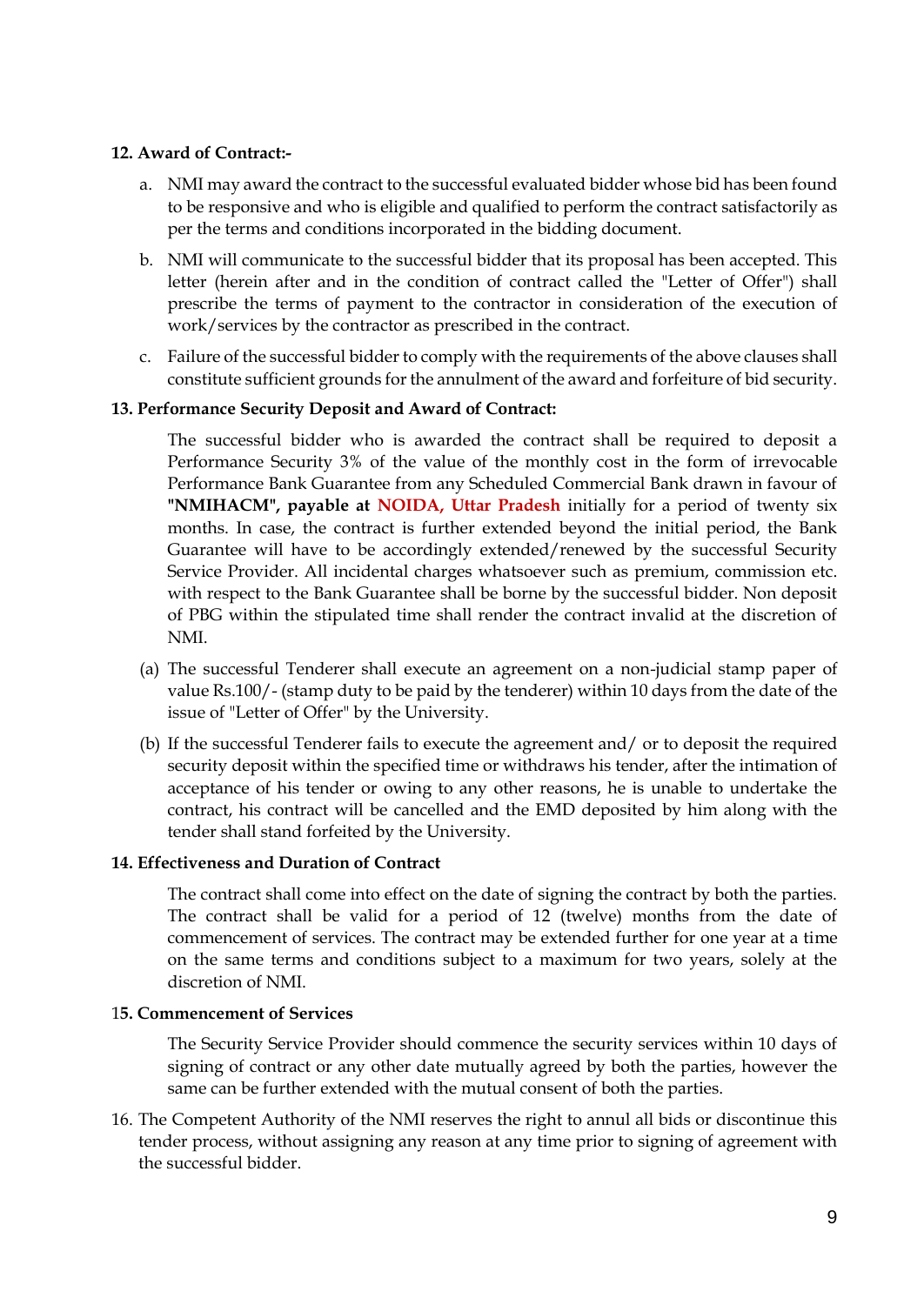- 17. The bidder will be bound by the details furnished by him/ her to NMI while submitting the tender or at subsequent stage. In case, any of such documents furnished is found to be false at any stage, it would be deemed to be a breach of terms of contract making him/her liable for legal action besides termination of contract.
- 18. This document does not constitute nor should it be interpreted as an offer or invitation for the appointment of the Security Service Provider described herein.
- 19. Accordingly, interested recipients should carry out an independent assessment and analysis of the requirements and of the information, facts and observations contained herein.
- 20. This document constitutes no form of commitment on the part of the NMI. Furthermore, this document confers neither the right nor an expectation on any party to participate in the proposed Security Service Provider selection process.
- 21. When any proposal is submitted pursuant to this NIT, it shall be presumed by NMI that the bidder has fully ascertained and ensured about its eligibility to render service as a Security Service Provider. In the event of the same being selected ultimately to act as such, under the respective governing laws and regulatory regime and that there is no statutory or regulatory prohibition or impediment to acting as such Security Service Provider and it has the necessary approvals and permissions and further suffers no disability in law or otherwise to act as such.
- 22. By acceptance of this document, the tenderer agrees that any information herewith will be superseded by any subsequent written information on the same subject made available to the tenderer with access to any additional information or to update this document or to correct any inaccuracies, therein, which may become apparent, and NMI reserves the right at any time and without advance notice, to change the procedure for the selection of Security service provider.
- 23. NMI reserves the right to vary/alter/amend the eligibility criteria for the Security Service Provider at any time, in its discretion, before the last date of submission of proposals.
- 24. The Security Service providers shall comply with and abide by such directions that NMI may issue from time to time.
- 25. The proposal and all correspondence and documents shall be written in English. All proposals and accompanying documents received within the stipulated times shall become the property of NMI and will not be returned under any circumstances.
- 26. The proposal shall be valid for a period of six months from the last date of submission of bids. A proposal valid for a shorter period may be rejected as non-responsive.
- 27. Any matter relating to the appointment of Security Service Provider or the procedure for the appointment of Security Service Provider shall be governed by the Laws of Union of India. Disputes, if any arising under the said process shall be subject to the jurisdiction of courts at New Delhi.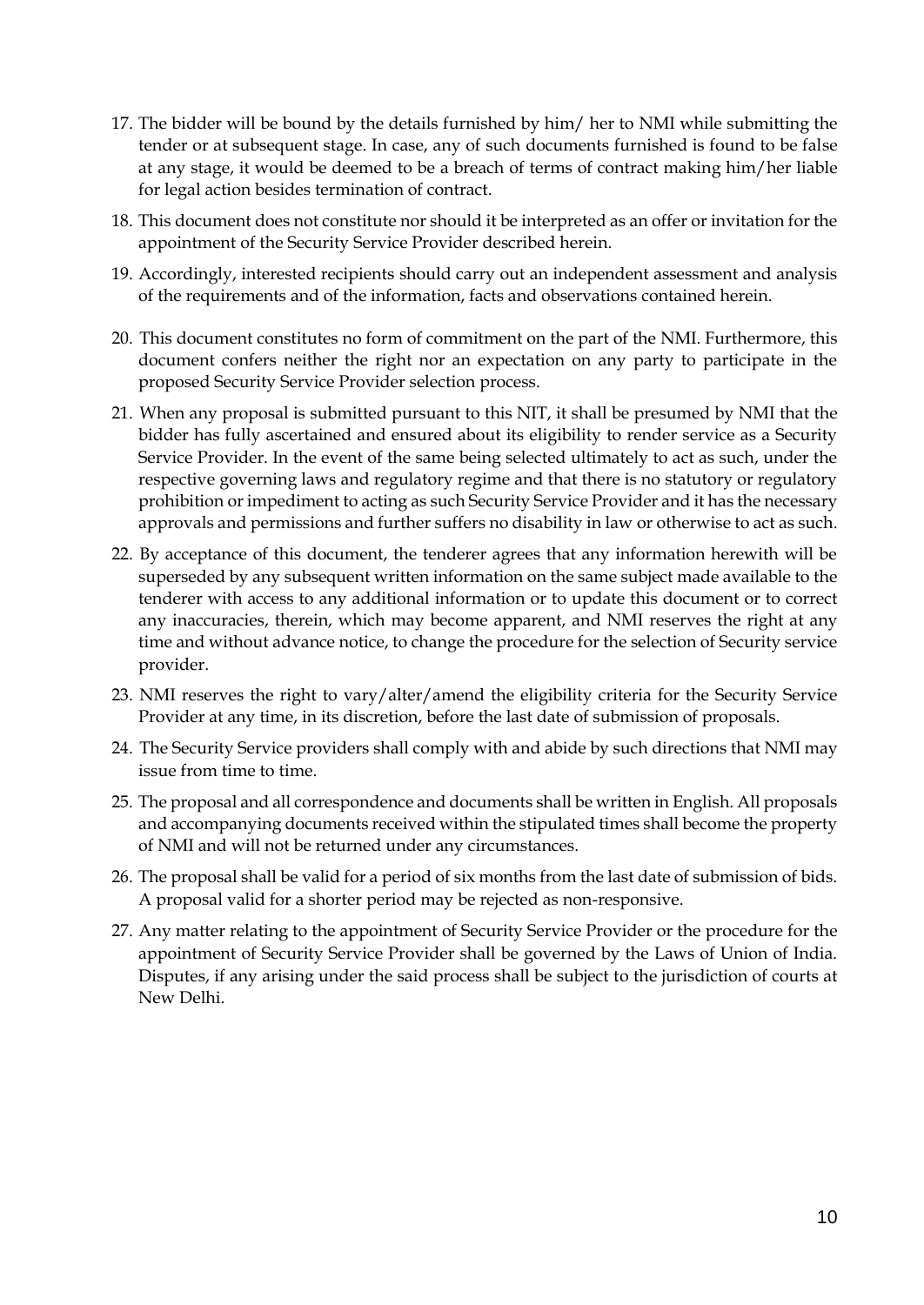## **SECTION –IV SCOPE OF WORK OF THE SECURITY AGENCY**

The contractor shall have to provide round-the-clock security services in the National Museum Institute Campus at its Campus i.e. A-19, Institutional Area, Sector-62, Noida, UP as mentioned in this tender document.

The agency shall ensure protection of the personnel & property of the NMI, prevent trespass with/without arms, perform watch and ward functions including night patrol on the various points and to prevent the entry of stray dogs and cattle and anti-social elements, unauthorized persons and vehicle inside the NMI campus. In case of any incident such as theft, robbery, fight, fire, accident at NMI campus or any untoward incident detrimental to safety & security of assets of the University, it is the responsibility of Security Agency to coordinate with Security Officer or any officer designated by the NMI in lodging of FIR, legal proceeding etc.

#### **DUTIES AND RESPONSIBILITIES OF SECURITY STAFF**

- 1. The Security Agency will be responsible for overall security arrangements of all assets of NMI campus including offices, academic blocks, hostels and residential complexes etc. entrusted/ covered in the contract.
- 2. Security Agency will ensure that all instructions passed by the administration from time to time are strictly followed and there is no lapse of any kind.
- 3. No items are allowed to be taken out without proper Gate Passes issued by the competent officers as laid down in the contract for in-out movement of stores. The specimen signatures and telephone numbers of the above stated officers will be made available to the Security personnel.
- 4. Deployment of Guards/Security Supervisors will be as per the instructions of the authorized nodal officer from time to time and the security agency will be responsible for optimum utilization of guards/ security supervisors.
- 5. The Guards on patrol duty should take care of all the lights, water taps, valves, water hydrants etc. installed over the premises.
- 6. It should be ensured that flower plants, trees and grassy lawns are not damaged either by the staff or by the students or by the outsider or by any cattle.
- 7. The Security Guards/Supervisors should be trained to extinguish fire with the help of fire extinguishing cylinders and other fire- fighting material available on the spot. They will also help the fire-fighting staff in extinguishing the fire or in any other natural calamities.
- 8. In emergency situations, Security Staff/Supervisor/Senior Security Supervisors deployed shall also participate as per their role defined in the disaster plan, if any, Security Personnel should be sensitized for their role in such situations.
- 9. The Security Guards shall assist the visitors in reaching their desired department/ locations.
- 10. The Security Guard on duty shall not leave the premises until his reliever reports for duty.
- 11. Any other duties/responsibilities assigned by the Administration may be incorporated in the agreement. The same shall also be binding on the contractor.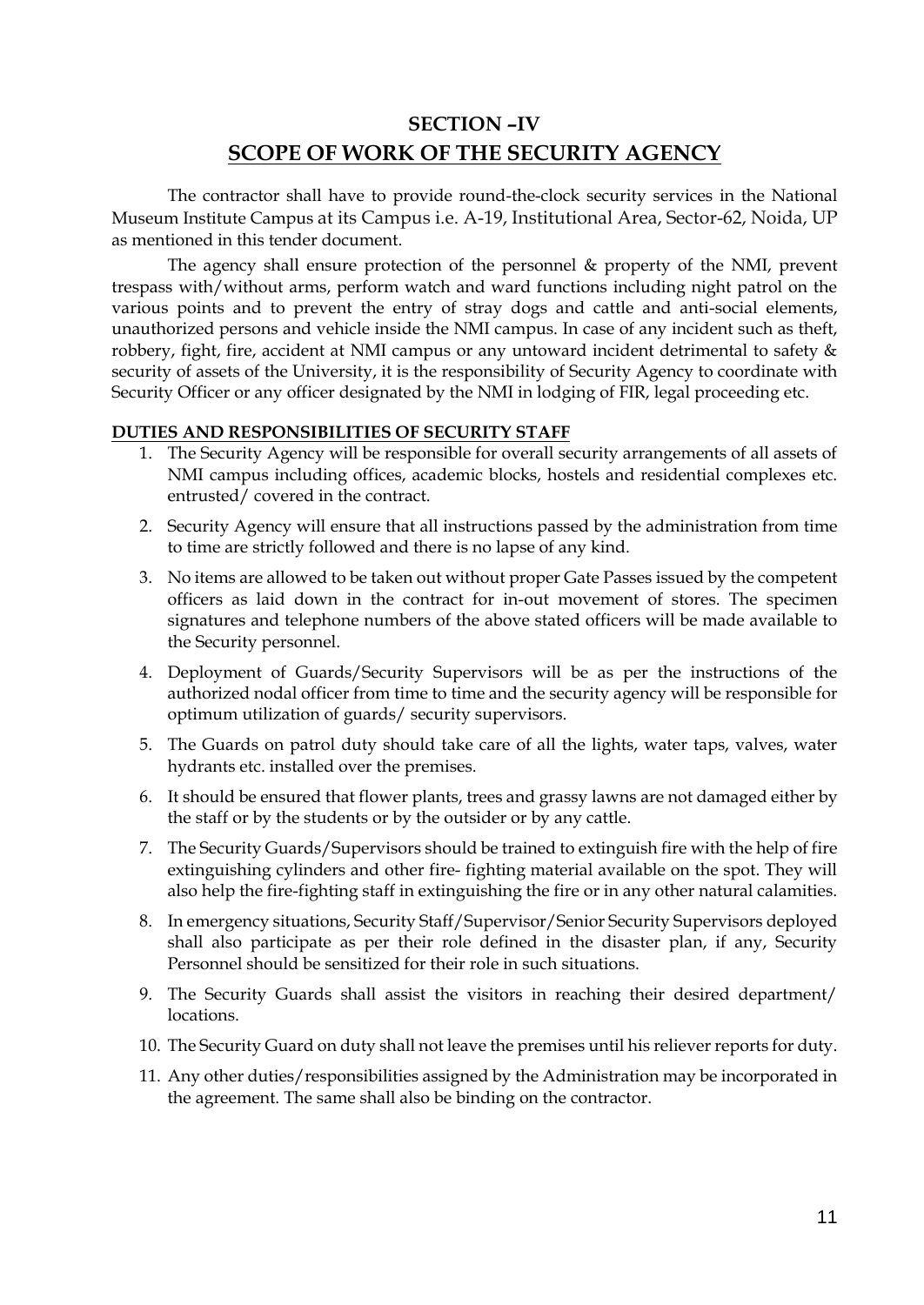## **SECTION –V TERMS AND CONDITIONS**

- 1. **The contract shall tentatively commence from** 15.07.2022 **and shall continue till** 14.07.2023 **unless,** it is curtailed or terminated by NMI owing to deficiency of service, sub-standard quality of Security deployed, breach of contract, noncompliance with any relevant labour laws, or change in requirements of the NMI or for any other reasons as stipulated in the contract.
- 2. The contract shall automatically expire on **14.07.2023,** unless extended further by the mutual consent of contracting agency and NMI.
- 3. The contract may be extended, on the same terms and conditions or with some additions / deletions/modifications, for further specific period(s) mutually agreed upon by the successful service provider and NMI.
- 4. The contracting Service provider shall not be allowed to transfer, assign, pledge or subcontract its rights and liabilities under this contract to any other agency.
- 5. NMI, at present, has requirement of **approximately 12 Security Guards (Male/Female) and approximately 1 Security Supervisor per day**. The requirement of the NMI may further increase or decrease, during the period of initial contract also. The successful bidder, will have to provide additional Security staff, if required on the same terms and conditions.
- 6. NMI reserves right to terminate the contract anytime without assigning any reason after giving a one month's notice to the selected Security Service Provider.
- 7. The security personnel deployed shall be the employees of the security agency at all times and all statutory liabilities will be paid by the contractor such as ESI, PF, Workmen's Compensation Act, etc. The security persons deployed by the agency should be properly trained, have requisite experience and having the skills for carrying out a wide variety of Security and Fire-Fighting services using appropriate materials and tools/ equipment.
- 8. The agency shall engage only such guards and supervisors, whose antecedents and health have been thoroughly verified, including character and police verification and other formalities. The security guards and security supervisor should be physically and mentally fit to perform their duties. The security guards and security supervisors should be below 55 years of age. All the security supervisors should be Ex-Servicemen. The agency shall be fully responsible for the conduct of its staff.
- 9. The agency at all times should indemnify NMI against all claims, damages or compensation under the provisions of payment of wages Act 1936, Minimum wages Act 1948, Employer's Liability Act 1938, Workmen Compensation Act 1923, Private Security Agencies (Regulation) Act 2005, Industrial Disputes Act 1947, Maternity Benefit Act 1961 or any modification thereof or any other law relating thereof and rules made hereunder from time to time in this regard. Payment of minimum wages, notified by the appropriate government, shall be ensured at all times.
- 10. The contractor shall have his own establishment/set up/mechanism/training institute to provide training aids or should have tied up with a training institute, with 2-3 Ex-Servicemen/Ex-Para Military Forces/Ex-Policemen for training purpose at his own cost to ensure correct and satisfactory performance of his responsibilities under the contract.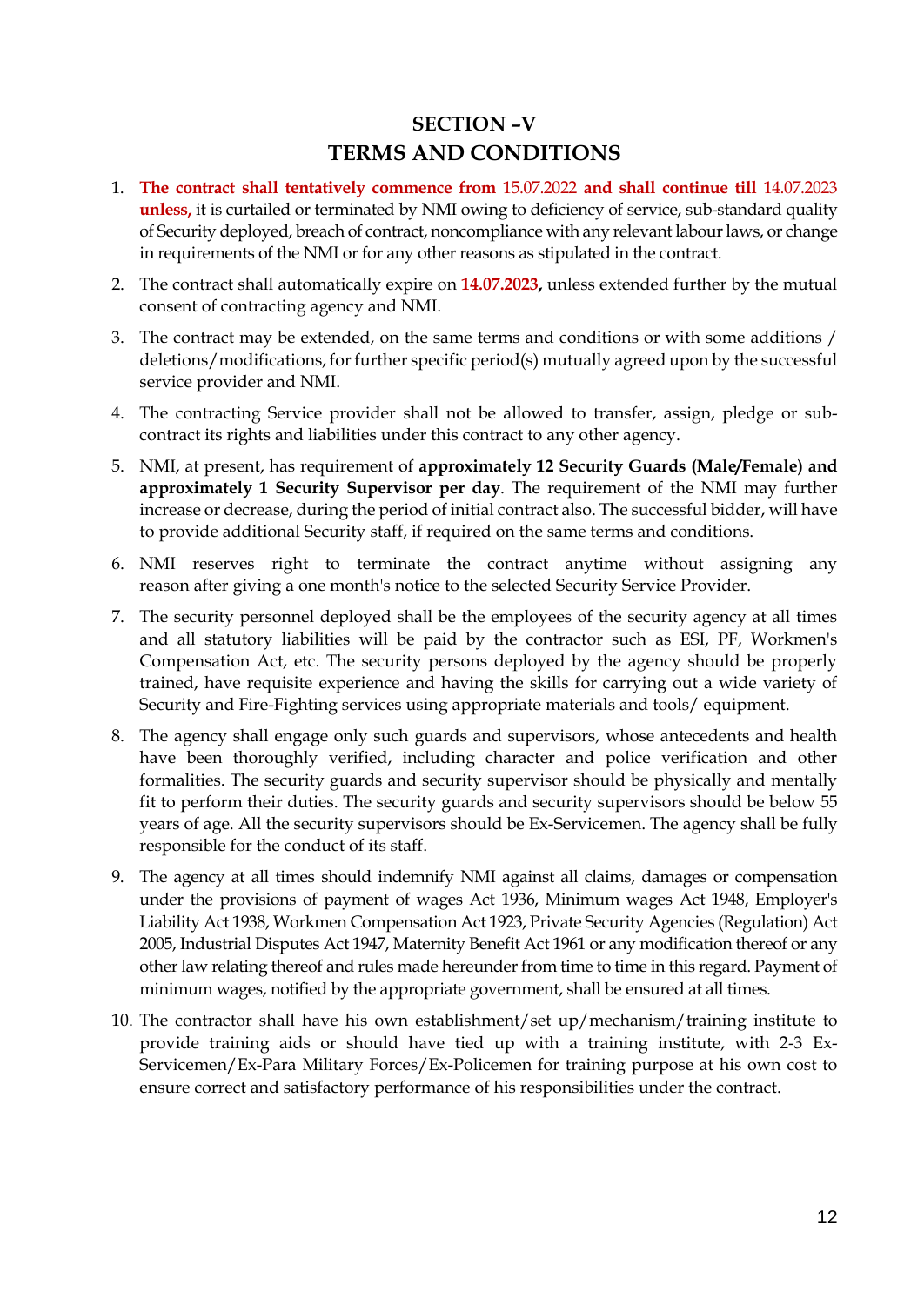#### 11. **Place of Duty, Working Hours and Punctuality:**

- a. The personnel so deployed shall have to report for duty at the above places or a new location.
- b. The eight hours shift generally will be from 0600 hrs. to 1400 hrs., 1400 hrs. to 2200 hrs. and 2200 hrs. to 0600 hrs. But the timings of the shift are changeable and shall be fixed by NMI from time to time depending upon the requirements.
- c. The personnel will have to report to the office at least 15 minutes in advance of the commencement of the shift for collecting necessary documents/instructions, and to complete all other required formalities as approved by NMI.
- 12. Adequate supervision will be provided to ensure correct performance of the said security services in accordance with the prevailing assignment instructions agreed upon between the two parties. In order to exercise effective control & supervision over the staff of the agency deployed, the supervisory staff will patrol/inspect in their areas of responsibility.
- 13. The guards engaged by the agency shall be dressed in neat and clean uniform (including proper name badges), failing which will invite a fine of Rs.500/- on each occasion and habitual offenders in this regard shall not be allowed to be deployed.
- 14. The personnel engaged have to be extremely courteous with very pleasant mannerism in dealing with the Staff/Students/ Visitors/ Attendants and should project an image of utmost discipline. The agency shall have to remove any person in case of staff complaints or as decided by representative of the NMI, if the person is not performing the job satisfactorily or otherwise. The contractor shall have to arrange the suitable replacement in all such cases.

#### 15. **Compensation**

- a. In case any of agency's deployed staff under the contract is (are) absent, compensation equal to double the wages of number of guards/supervisors absent on that particular day shall be payable to NMI and the same shall be deducted from the agency's bills.
- b. In case any of agency's guards deployed under the contract fails to report in time and agency is unable to provide suitable substitute in time for the same, it will be treated as absence and compensation of double the wages shall be payable to NMI.
- c. In case any public complaint is received attributable to misconduct/misbehavior of agency's guards, a penalty or Rs.500/- for each such incident shall be levied and the same shall be deducted from the agency's bill.
- 16. The contractor shall bear all the expenses incurred on the following items i.e. Provision of torches and cells, lathis/ballams and other implements to security staff, stationary for writing duty charts and registers at security check points and records keeping as per requirements.
- 17. The agency will provide to the Authority a list of all personnel so deployed with permanent and present address along with their latest photographs.
- 18. It shall be responsibility of the agency to issue the employment card/photo/identity card to the workers and maintain the muster roll, the wage register and other registers as provided in the Contract Labour (Regulation & Abolition) Act. Agency has to ensure that all its employees deployed in NMI invariably wear ID card during office hours.
- 19. The agency shall replace within twenty four hours any of its personnel, if they are unacceptable to the Authority because of security risk, incompetence, conflict of interest and breach of confidentiality or frequent absence from duty/misconduct on the part of the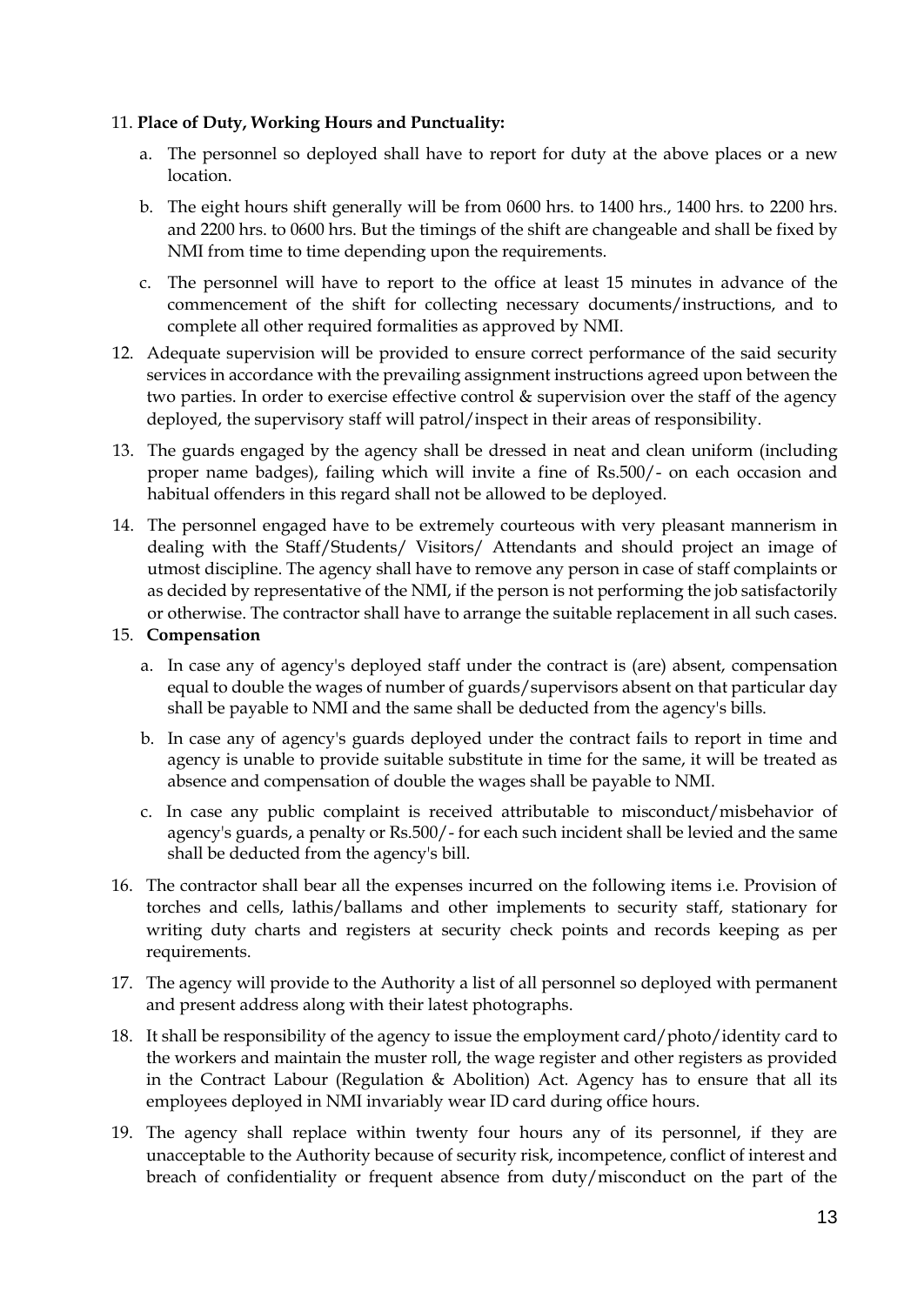Security supplied by the agency, upon receiving written notice from the Authority. Notwithstanding the above, the NMI shall have the right to ask to change /replace the personnel at any point of time without assigning any reason.

- 20. NMI shall not be liable for any loss, damage, theft, burglary or robbery of any personal belongings, equipment or vehicles of the guards of the agency.
- 21. The agency shall be responsible for any damages done to the property of the University by the personnel so deployed. NMI will be free to recover it from the security deposit given by the agency or from any other dues or recover as per law.
- 22. The agency's personnel working in the University should be polite, cordial, positive and efficient while handling the assigned work and their actions should promote good will and enhance the image of the University. The agency shall be responsible for any act of indiscipline on the part of persons deployed by him.
- 23. The Security staff deployed by agency in the NMI shall not claim any benefit, compensation, absorption or regularization of their services in the NMI either under the provision of Industrial Disputes Act., 1947 or Contract Labour (Regulation & Abolition) Act, 1970 or any other law/Act. The agency shall have to obtain an undertaking from the deployed persons to the effect that the deployed person is the employee of the agency and shall submit the said undertaking to NMI. In the event of any litigation on the status of the deployed persons, NMI shall not be a necessary party to such proceedings, however, in any event, either the deployed persons or to the order of the Court, the NMI is made a party to such dispute, the agency shall take all steps to protect the interest of NMI and the agency shall reimburse the expenditure that would have been borne by NMI to defend itself, if so required..
- 24. The agency shall ensure that the person deployed are disciplined and shall enforce in prohibition of consumption of alcoholic drinks, paan, gutkha, smoking, loitering and shall not engage in gambling, satta or any immoral act.
- 25. The agency shall be solely responsible for making payment directly to the deployed Security staff by 5<sup>th</sup> of each month and raise the bill with attendance sheet duly verified for actual shifts manned/operated the personal deployed by the agency and submit the same to NMI by 10th of the succeeding month.
- 26. If as a result of post payment audit any overpayment is detected in respect of any work done by the agency or alleged to have done by the agency under the tender, it shall be recovered by NMI from the agency.
- 27. The security personnel deployed by the agency shall work under overall supervision  $\&$ direction of the agency and shall be guided by the security officer or any other officer designated by the NMI to the extent required.
- 28. The agency will properly maintain muster roll of the person employed/engaged in connection with the work at the premises of the NMI.
- 29. Payment to such workers must be made by the agency through e-transfer only. To ensure this, agency will get a bank account opened for every engaged guards.
- 30. The agency will ensure that workers engaged by it must receive their entitled wages on time. In view of this, the following procedure will be adopted:
	- a. In order to ensure that such workers get their entitled wages by 5th of the following month, the following schedule will be adhered to: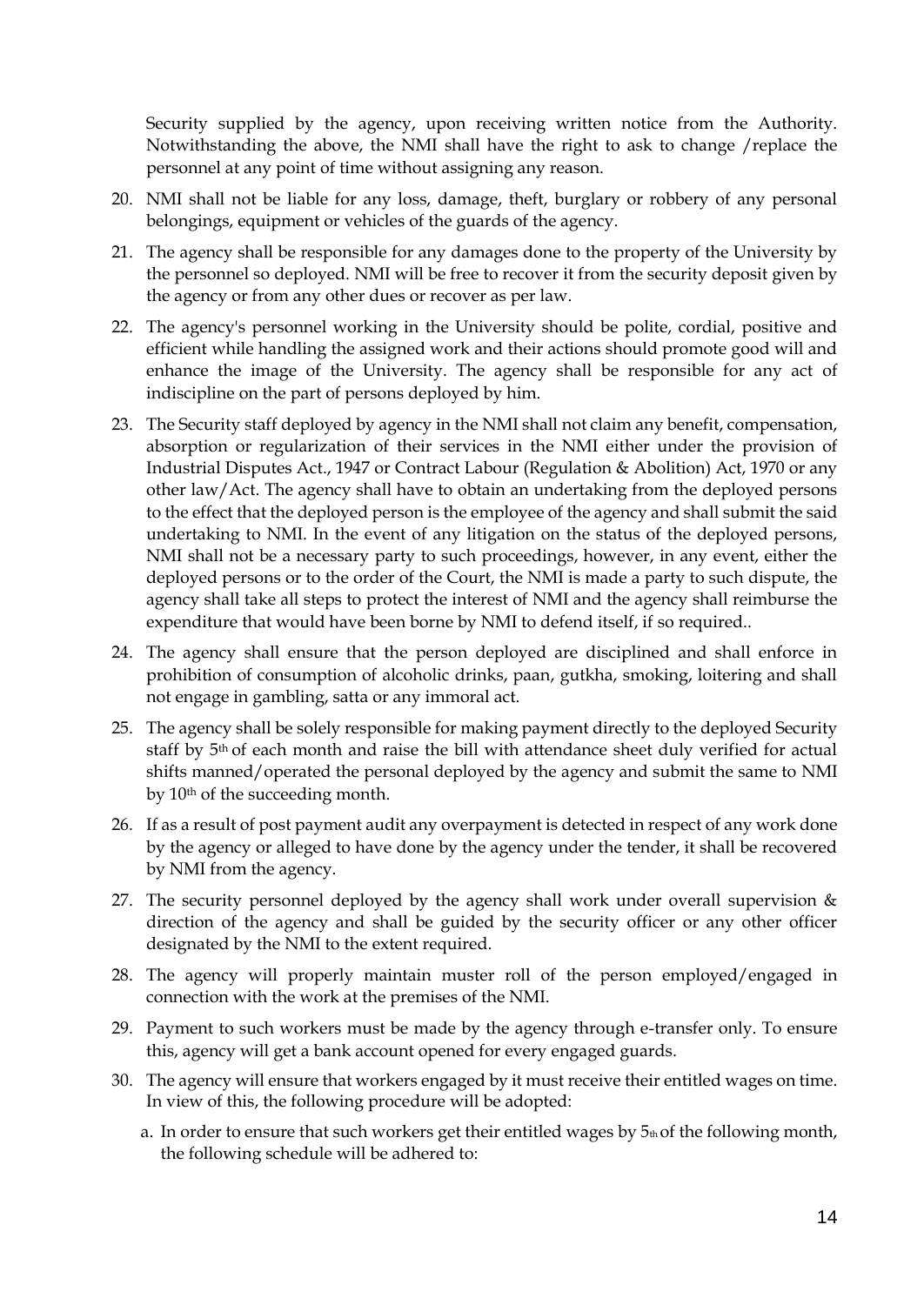- i. Monthly bill cycle will be from  $1<sub>st</sub>$  day of the previous month to last day of the month.
- ii. Monthly bill as per above cycle, will be submitted by the agency on  $10<sup>th</sup>$  of following month.
- iii. The agency must ensure that entitled wages of the workers are credited to their bank account by the 5<sup>th</sup> of the following month, agency will not be given any relaxation in this matter.
- b. While submitting the bill for the next month, the service provider must file a certificate certifying the following:
	- i) Wages of workers were credited to their bank accounts on\_\_\_\_\_\_\_\_\_\_\_\_\_\_\_\_\_ (date) (Copy of bank statement enclosed in respect of personal deployed at NMI).
	- ii) ESI Contribution relating to \_\_\_\_\_\_\_\_\_\_\_\_\_\_\_\_\_\_\_\_\_\_\_ no. of workers amounting to Rs.\_\_\_\_\_\_\_\_\_\_\_\_\_\_\_\_\_\_\_\_ was deposited on \_\_\_\_\_\_\_\_\_\_\_\_\_\_\_\_\_\_\_\_\_\_ (date) (Copy of the challan enclosed in respect of personal deployed at NMI).
	- iii) EPF contribution relating to \_\_\_\_\_\_\_\_\_\_\_\_\_\_ no. of workers amounting to Rs. was deposited on\_\_\_\_\_\_\_\_\_\_\_\_\_\_\_ (date) (Copy of the challan enclosed in respect of personal deployed at NMI).
	- iv) The agency is complying with all statutory Labour Laws including Minimum Wages Act.
- c. The agency should submit the bill in accordance with the above time schedule.
- 34. For all intents and purposes, the agency shall be the "Employer" within the meaning of different Labour Legislations in respect of security personnel deployed by it. There shall be no claim by such deployed persons of any employment in NMI. The persons deployed by the agency in the NMI shall be the employees of agency at all times and not have any stake or claims like employer and employee relationship against NMI.
- 35. The agency shall be solely responsible for the redressal of grievances if any of its staff deployed at NMI. The NMI shall, in no way, be responsible for settlement of such issues whatsoever.
- 36. The NMI shall not be responsible for any financial loss or any liabilities arising out of accident or death to any of the security staff deployed by agency in the course of their performing the functions/duties or for payment towards any compensation.
- 37. Adequate supervision will be provided to ensure correct & effective performance of the security services in accordance with the prevailing assignment and instructions agreed upon between the two parties. The security personnel shall ensure that there is no unidentified/ unclaimed/suspicious objects/persons in the buildings/premises. The vehicles that enter into the premises must be identified, noted in the register and parked at designated places.
- 38. The agency's personnel shall not divulge or disclose to any person, any details of office, operational process, technical know-how, security arrangements and administrative/ organizational matters.
- 39. The agency will be responsible for compliance of all statutory provisions including Minimum Wages, Provident Fund, and Employees State Insurance, contract labour bonus and any other applicable law in respect of the persons deployed by them in NMI. NMI shall have no liability in this regard. Payment of the bill will be made only after successful submission of statutory payment receipts.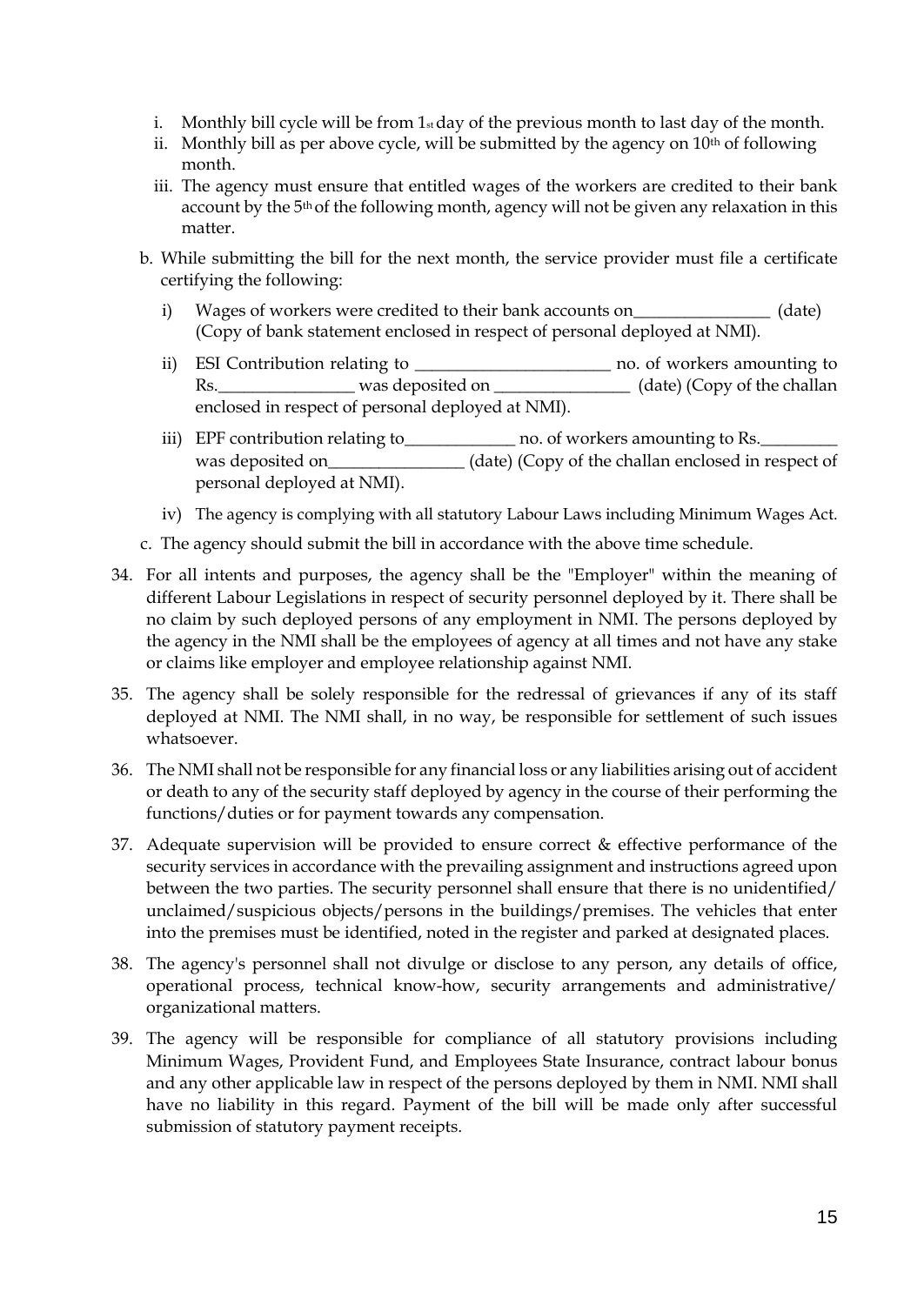- 40. The agency shall also be liable for depositing all taxes, levies, cess etc. on account of service rendered by it to NMI to the concerned tax collection authorities from time to time as per extant rules and regulations in the matter.
- 41. The agency shall maintain all statutory registers under the Law and submit periodical returns and statements. The Service Provider shall produce the same, on demand, to the concerned authorities and to NMI or any other authority under Law.
- 42. The Tax Deduction at Source (T.D.S.) shall be done as per the provisions of Income Tax Act/ Rules, as amended from time to time and a certificate to this effect shall be provided to the agency by NMI.
- 43. In case, the service provider fails to comply with any statutory/taxation liability under appropriate law, and as a result thereof the NMI is put to any loss/obligation, monetary or otherwise, the NMI will be entitled to get itself reimbursed out of the outstanding bills or the Performance Security Deposit of the agency, to the extent of the loss or obligation in monetary terms or shall be entitled to recover the same by legal recourse.
- 44. The agency shall submit proof of deposit of PF/ESI and of other statutory dues, payable by it in respect of its staff, deployed in NMI, which shall be a condition precedent for payment of its bills.
- 45. In case of breach of any terms and conditions as specified in the contract and signed between the parties, the Performance Security Deposit of the Security Service Providers will be liable to be forfeited by NMI besides, annulment of the contract and other legal recourse.
- 46. The successful bidder who is awarded the contract by NMI will retain all the documentary proof/papers deposited with the respective statutory bodies/Government departments, i.e., Employees State Insurance, Provident Fund and GST. All such documents/papers will be necessarily submitted within seven days by the Security Service Provider as and when they are requisitioned by NMI, failing which a penalty of Rs.100/- per day shall be deducted from the monthly bill of the agency.
- 47. The NMI reserves the right to withdraw/ relax any of the terms and condition mentioned above so as to overcome any problem encountered at a later stage for the smooth and timely provision of services.
- 48. Any delay or forbearance on the part of NMI or any waiver of its rights or condonation of any acts, on the part of NMI shall not be construed as a waiver of the obligations of the agency and it shall continue to be liable for all such acts or defaults.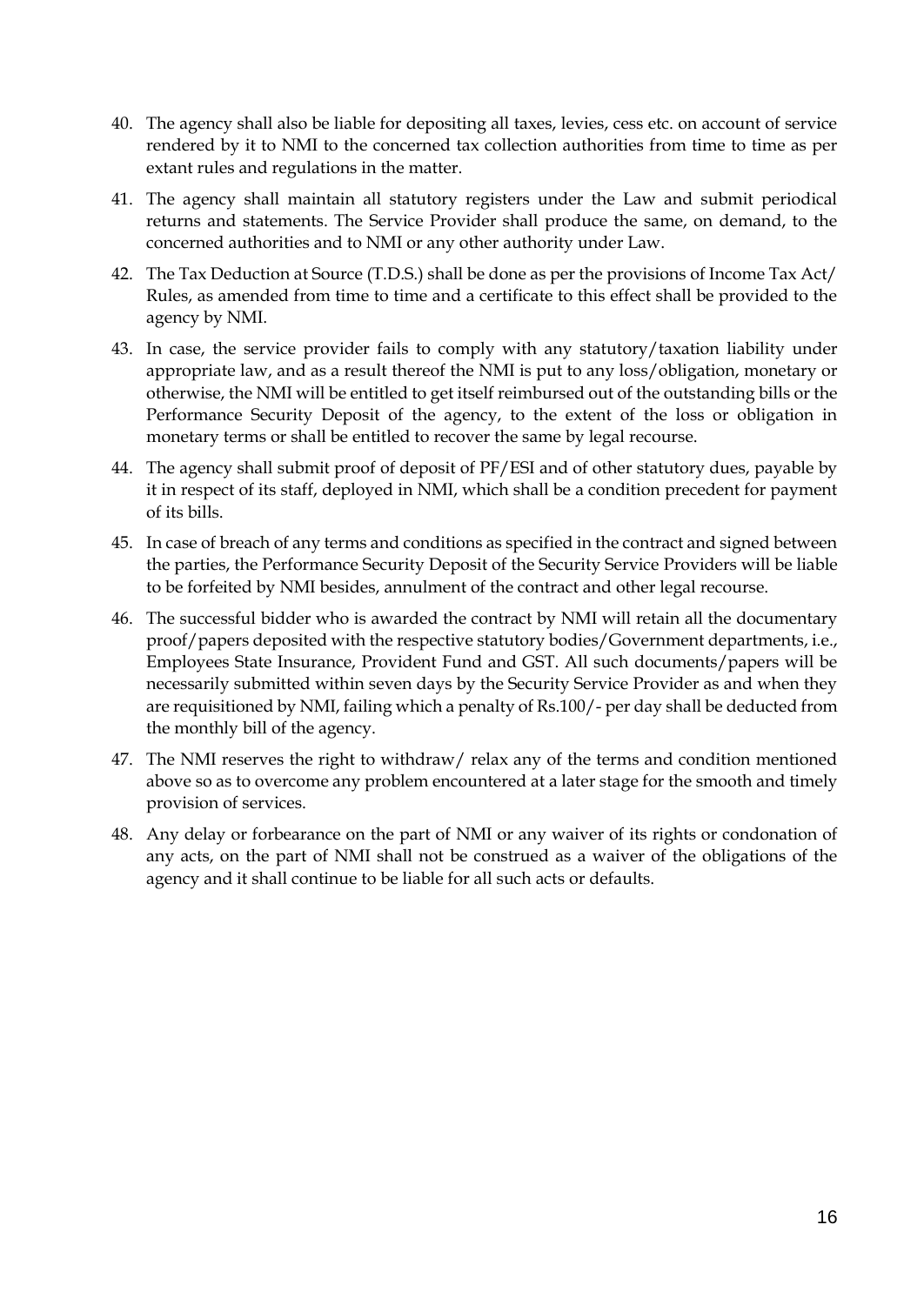### **Section VI BIDDER DETAILS FORM**

#### **Tender for Providing Security Services to National Museum Institute**

| Sr. No.        | chael for from any occurry occurred to rundim made and montane<br>Description                                      | Information                                                                                                                                      |
|----------------|--------------------------------------------------------------------------------------------------------------------|--------------------------------------------------------------------------------------------------------------------------------------------------|
| $\mathbf{1}$   | Name of Tendering Security Service Provider                                                                        |                                                                                                                                                  |
| $\overline{2}$ | Date of Incorporation of Company (Attach<br>ROC Registration Certificate/ Registered<br>Partnership Deed);         |                                                                                                                                                  |
| 3              | Details of Earnest Money Deposit                                                                                   | $DD$ No.<br>drawn on Bank payable at NATIONAL<br>MUSEUM INSTITUTE OF HISTORY OF<br>ART,<br><b>CONSERVATION</b><br><b>AND</b><br>MUSEOLOGY, NOIDA |
| $\overline{4}$ | Name of Director/ Partner                                                                                          | 1.<br>2.<br>3.                                                                                                                                   |
| 5              | Full Address of Registered Office:<br>Telephone No.:<br>FAX No.:<br>E-Mail Address:                                |                                                                                                                                                  |
| 6              | Security Service License (Current & past three<br>years)                                                           |                                                                                                                                                  |
| 7              | Full address of Operating Branch/Office :<br>Telephone No.:<br>FAX No.:<br>E-Mail Address:                         |                                                                                                                                                  |
| 8              | Banker of the Security Service<br>Provider (Attach certified copy of statement of A/c<br>for the last Three years) |                                                                                                                                                  |
| 9              | PAN No./GIR No.:<br>(Attach attested copy)                                                                         |                                                                                                                                                  |
| $10\,$         | GST Registration No.<br>(in respect of Security Services)<br>(Attach attested copy)                                |                                                                                                                                                  |
| 11             | Employee Provident Fund Registration No.<br>(Attach attested copy)                                                 |                                                                                                                                                  |
| 12             | Employee State Insurance Registration No.:<br>(Attach attested copy)                                               |                                                                                                                                                  |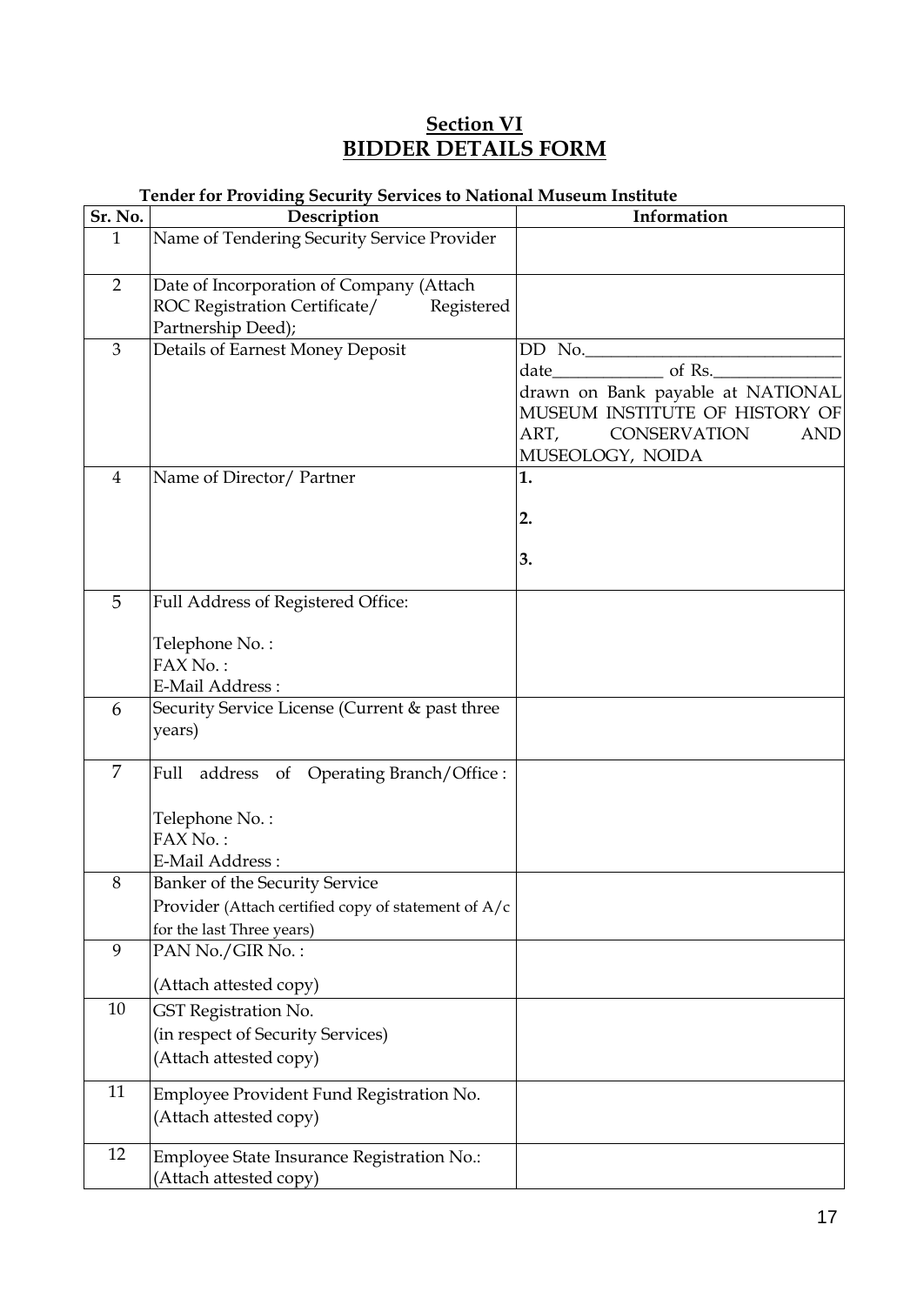13. Exclusive Income from Security Services of the tendering **Security Service Provider**  for the three financial years mentioned below duly certified by a Chartered Accountant (Attach separate sheet if space provided is insufficient)

| <b>Financial Year</b> | <b>Amount (Rs. Lacs)</b> | Remarks, if any |
|-----------------------|--------------------------|-----------------|
| 2017-18               |                          |                 |
| 2018-19               |                          |                 |
| 2019-20               |                          |                 |

14. Give details of the major similar contracts handled by the tendering Security Service Provider during the last three years (i.e. 2017-18, 2018-19 and 2019-20) in the following format (if the space provided is insufficient, a separate sheet may be attached):

| Sr.<br>No. | Name of the Client,<br>Address, telephone No. | <b>Security services</b><br>provided<br>(Type of Security<br>provided) | Amount of<br>Contract<br>(Rs. Lacs) | Duration of<br>Contract |    |
|------------|-----------------------------------------------|------------------------------------------------------------------------|-------------------------------------|-------------------------|----|
|            |                                               |                                                                        |                                     | From                    | Tо |
|            |                                               |                                                                        |                                     |                         |    |

- 15. Submit Experience Certificate from at least three clients, to whom services have been provided by tendering security service provider in the past. The certificate should preferably be from Govt./PSU clients or reputed companies and the same should be submitted in original or the copy of it, should be self-attested.
- 16. Additional information, if any. (Attach separate sheet, if required)

Signature of authorized person

Name:

Seal:

Date: Place: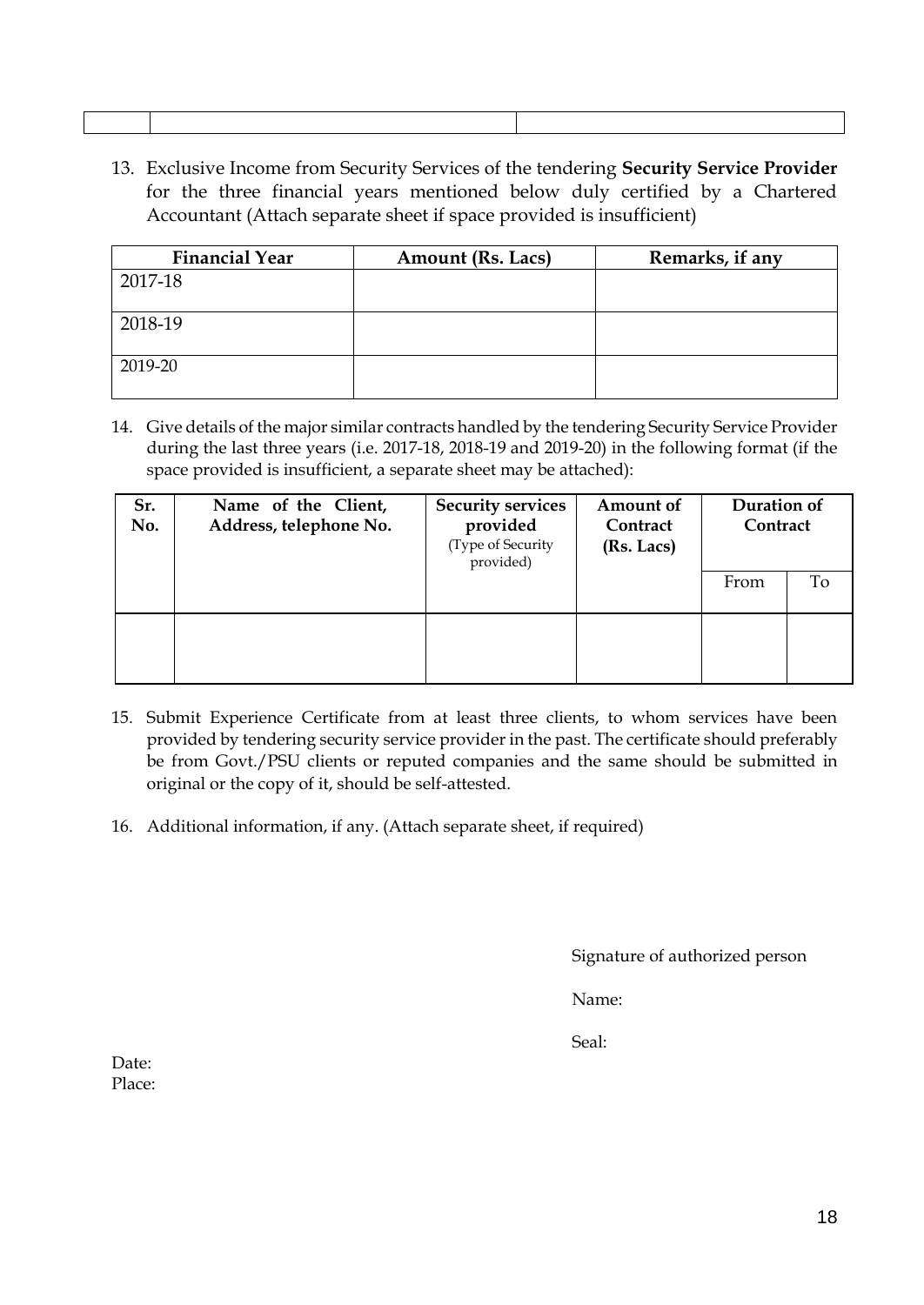### **Section VII FINANCIAL/ PRICE BID**

To,

The Registrar National Museum Institute A-19, Institutional Area, Sector-62, Noida, UP.

#### **Ref: Tender for Selection of Security Services Provider for National Museum Institute**

Dear Sir/Madam,

Having examined the Tender documents, the receipt of which is hereby duly acknowledged, we, the undersigned, offer to provide the services as required and outlined in the Tender for Selection of Security Services Provider.

To meet such requirements and to provide services as set out in the tender document, we attach hereto our response as required by the tender document, which constitutes our proposal.

We undertake, if our proposal is accepted, to adhere to the terms and conditions put forward in the tender and the agreement to be entered with NMI.

If our proposal is accepted, we will submit a Performance Bank Guarantee issued by a scheduled commercial bank in India as acceptable to NMI.

We agree for unconditional acceptance of all the terms and conditions set out in the tender document as also in the contract to be signed with NMI for provision of Security services.

We confirm that the information contained in this proposal or any part thereof, including its exhibits, schedules and other documents and instruments delivered or to be delivered to the NMI are true, accurate and complete. This bid includes all information necessary to ensure that the statements therein do not in whole or in part mislead NMI as to any material fact. We understand that if any point of time it is noticed/discovered by NMI that as information given by us is false or incorrect or misleading, NMI shall have the right to take such necessary action as it may deem fit including cancellation of contract. It is hereby confirmed that I/we are entitled to act on behalf of our corporation/company/ firm/organization and empowered to sign this document as well as such other documents, which may be required in this connection.

Dated this…………………..Day of………………….. 2022

(Signature) (In the capacity of)

Duly authorized to sign the bid response for and behalf of:

(Name and Address of Company) (Seal/Stamp of bidder) Witness Signature:

Witness Name:

Witness Address: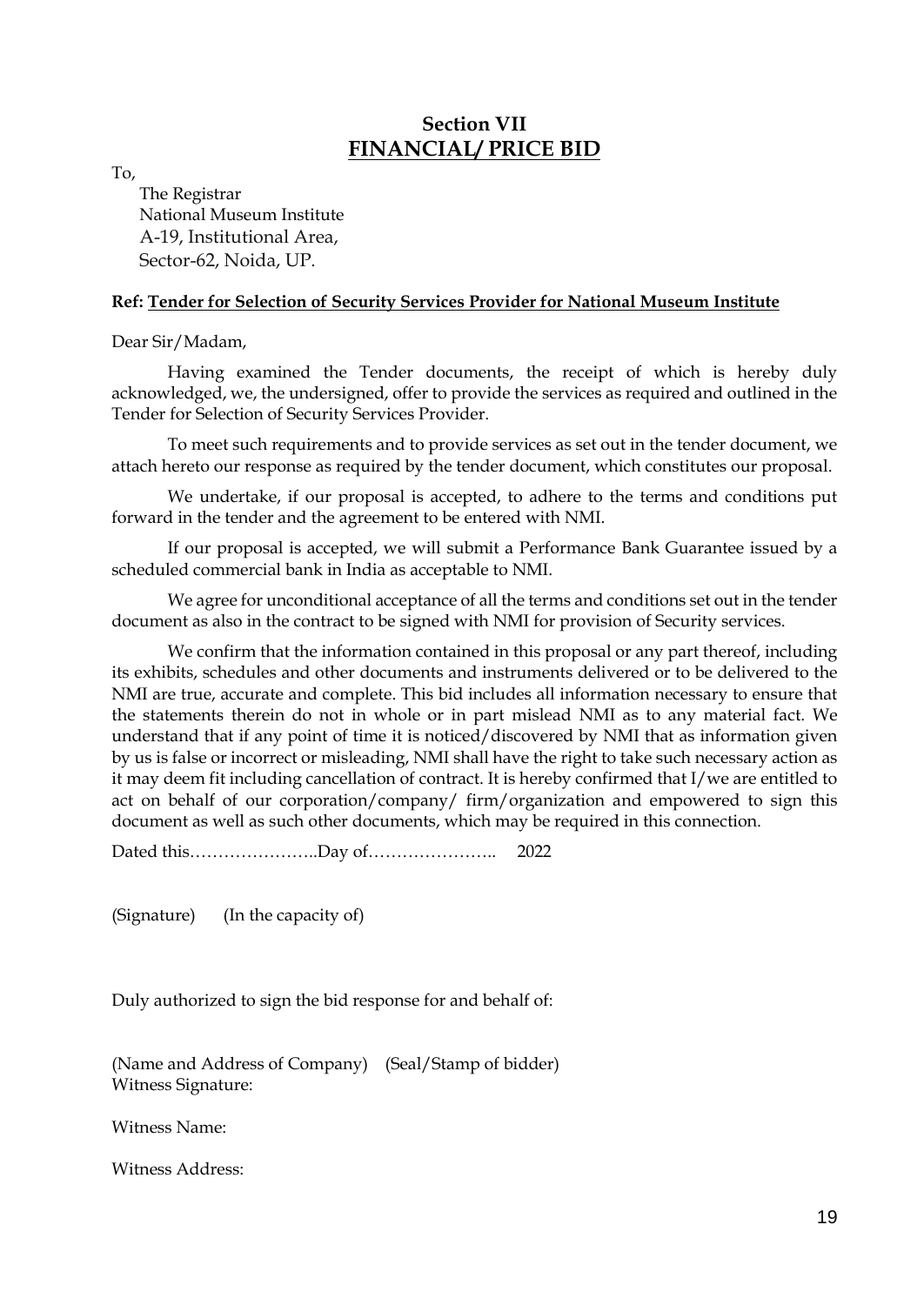#### **PRICE BID:**

- 1. Name of tendering Company/Firm/Agency:
- 2. Financial Bid :
	- a) StatutoryLiabilities/Taxes/Levies/

Cessas applicable : Not to be considered for evaluating the Financial Bid

| SI.No     | Component for Rate                    | In terms of % of the consolidated wages/emoluments as |  |
|-----------|---------------------------------------|-------------------------------------------------------|--|
|           |                                       | per                                                   |  |
|           |                                       | statutory requirement                                 |  |
| i)        | Employees Provident Fund              |                                                       |  |
| $\rm ii)$ | Employees State Insurance             |                                                       |  |
| iii)      | Any other liability (please indicate) |                                                       |  |
|           |                                       |                                                       |  |

b) Service Charges of the firm : (To be considered while evaluating the Financial Bid)

| SI.No. | Category of Security guard | Amount (in Rs.) of<br>remuneration<br>payable to each<br>worker/month | Service Charge in %<br>per worker/month |
|--------|----------------------------|-----------------------------------------------------------------------|-----------------------------------------|
|        |                            |                                                                       |                                         |
|        |                            |                                                                       |                                         |
|        |                            |                                                                       |                                         |
|        |                            |                                                                       |                                         |
|        |                            |                                                                       |                                         |
|        |                            |                                                                       |                                         |
|        |                            |                                                                       |                                         |
|        |                            |                                                                       |                                         |

Signature of Owner/Managing Partner/ Director of the Firm Name:......................................................................... Firm's Seal Address & Ph. No.

Date: Place:

Note: Incomplete bid or columns left blank will render the bid rejected.